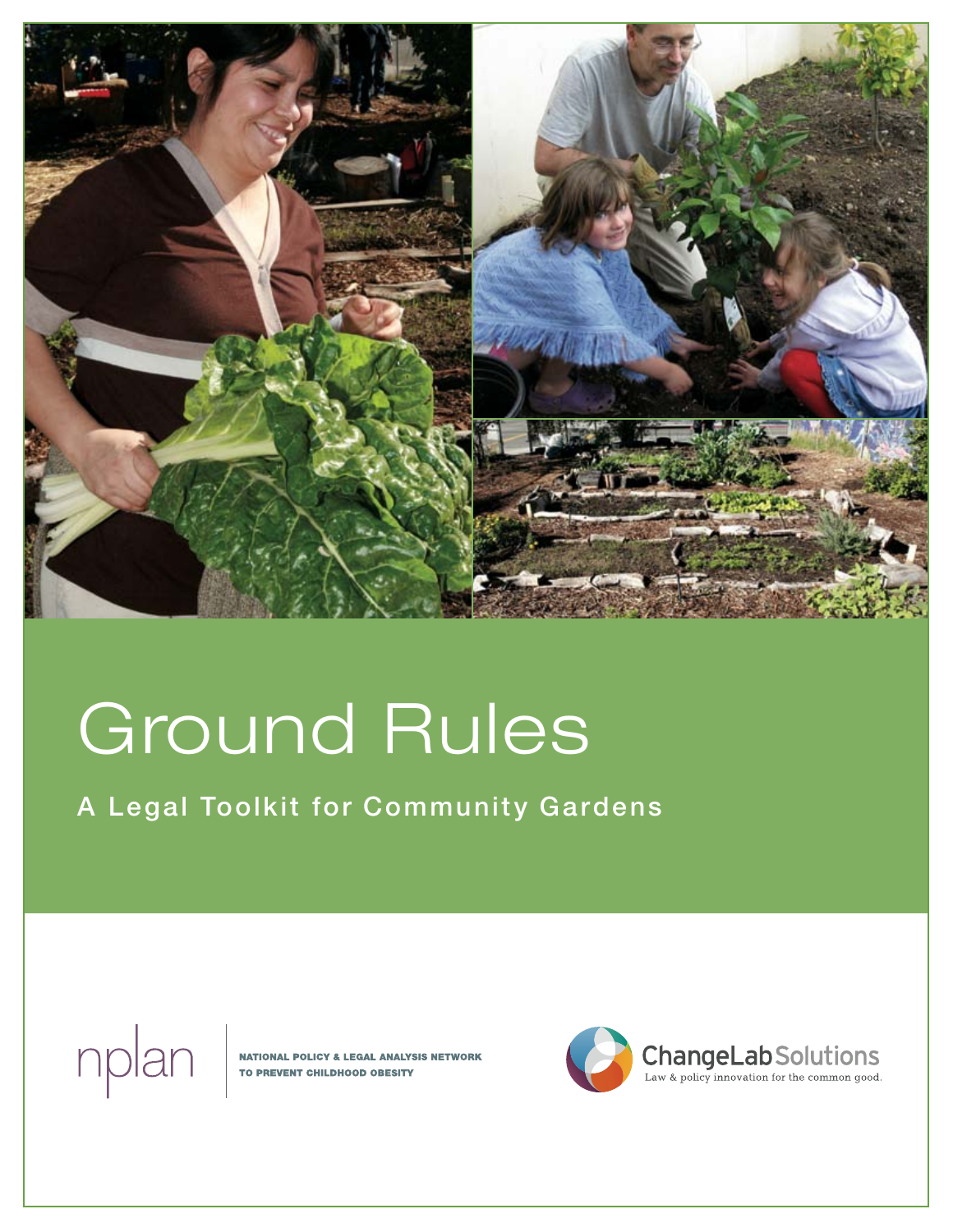#### **Acknowledgments**

*This toolkit was produced in collaboration with the Organizations and Transactions Clinic, a part of the Mills Legal Clinic at Stanford Law School. Our deepest appreciation to students Mike Austin and Jennifer Bunn, and to Jay Mitchell, Associate Professor of Law and Clinic Director, for providing much of the text for this toolkit.*

*We also appreciate the feedback from our expert community garden panelists who reviewed this toolkit: Katherine Brown, Executive Director of the Southside Community Land Trust (Providence, Rhode Island); Betsy Johnson, Treasurer of the American Community Gardening Association and President of the South End/Lower Roxbury Open Space Land Trust (Boston, Massachusetts); Debra Lippoldt, Executive Director of Growing Gardens (Portland, Oregon); and Bill Maynard, Director, Community Garden Program, City of Sacramento (Sacramento, California).*

*ChangeLab Solutions formerly existed under the name Public Health Law & Policy (PHLP). Any references to PHLP in this publication should now be understood to refer to ChangeLab Solutions.* 

*The National Policy & Legal Analysis Network to Prevent Childhood Obesity (NPLAN) is a project of ChangeLab Solutions. ChangeLab Solutions is a nonprofit organization that provides legal information on matters relating to public health. The legal information provided in this document does not constitute legal advice or legal representation. For legal advice, readers should consult a lawyer in their state.* 

*Support provided by a grant from the Robert Wood Johnson Foundation.* 

*© 2012 ChangeLab Solutions*

*Published: February 2011*

Cover photos by Tim Wagner for PartnershipPH.org, and Lydia Daniller.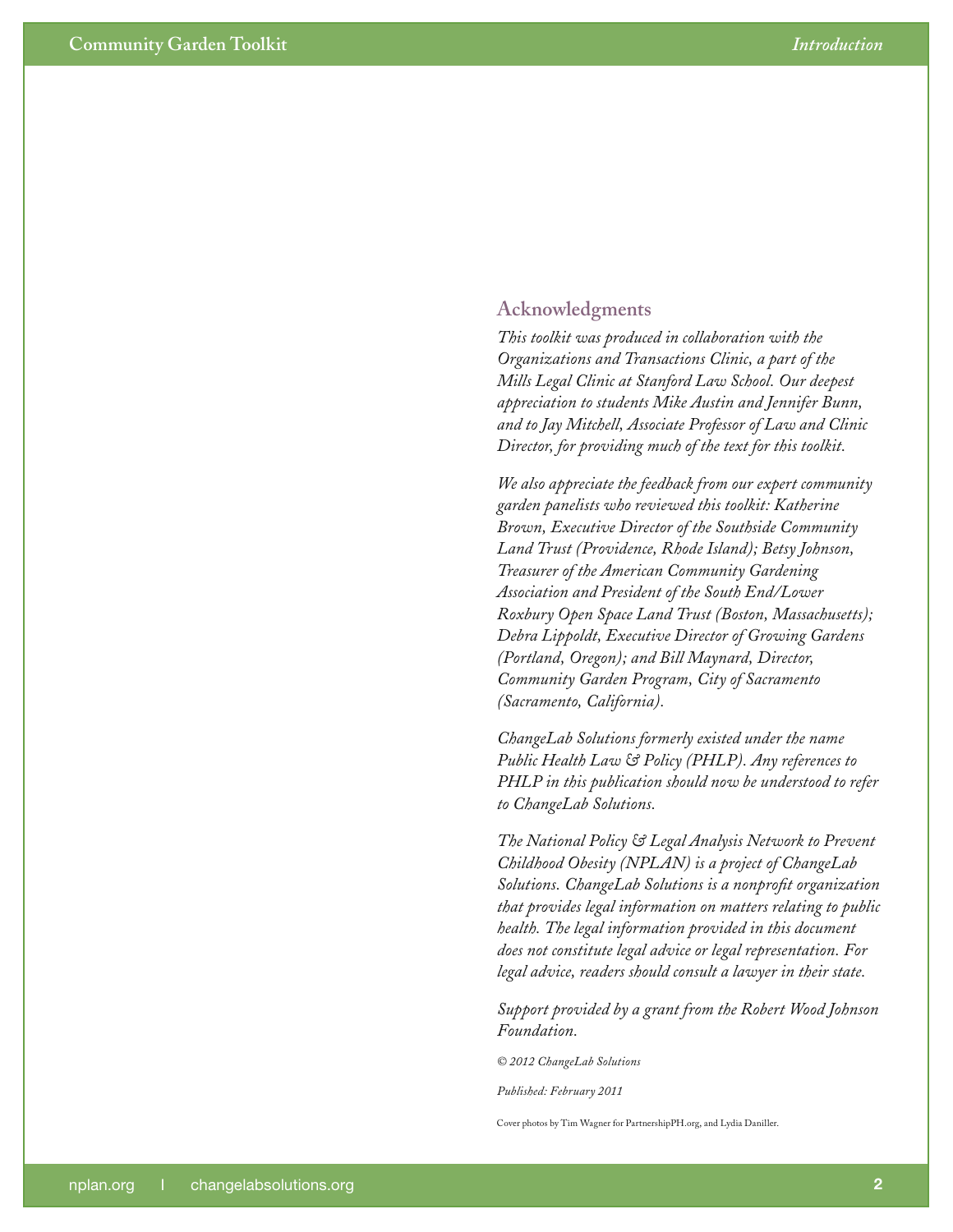### **Table of Contents**

- [Introduction](#page-3-0)
- [Model Community Garden Lease](#page-7-0)
- [Model Community Gardener's Agreement](#page-21-0)
- [Model Community Garden Rules](#page-25-0)
- [Checklists](#page-33-0)
	- *[Discussion Checklist for Prospective Gardeners](#page-33-0)*
	- *[Orientation for New Gardeners](#page-34-0)*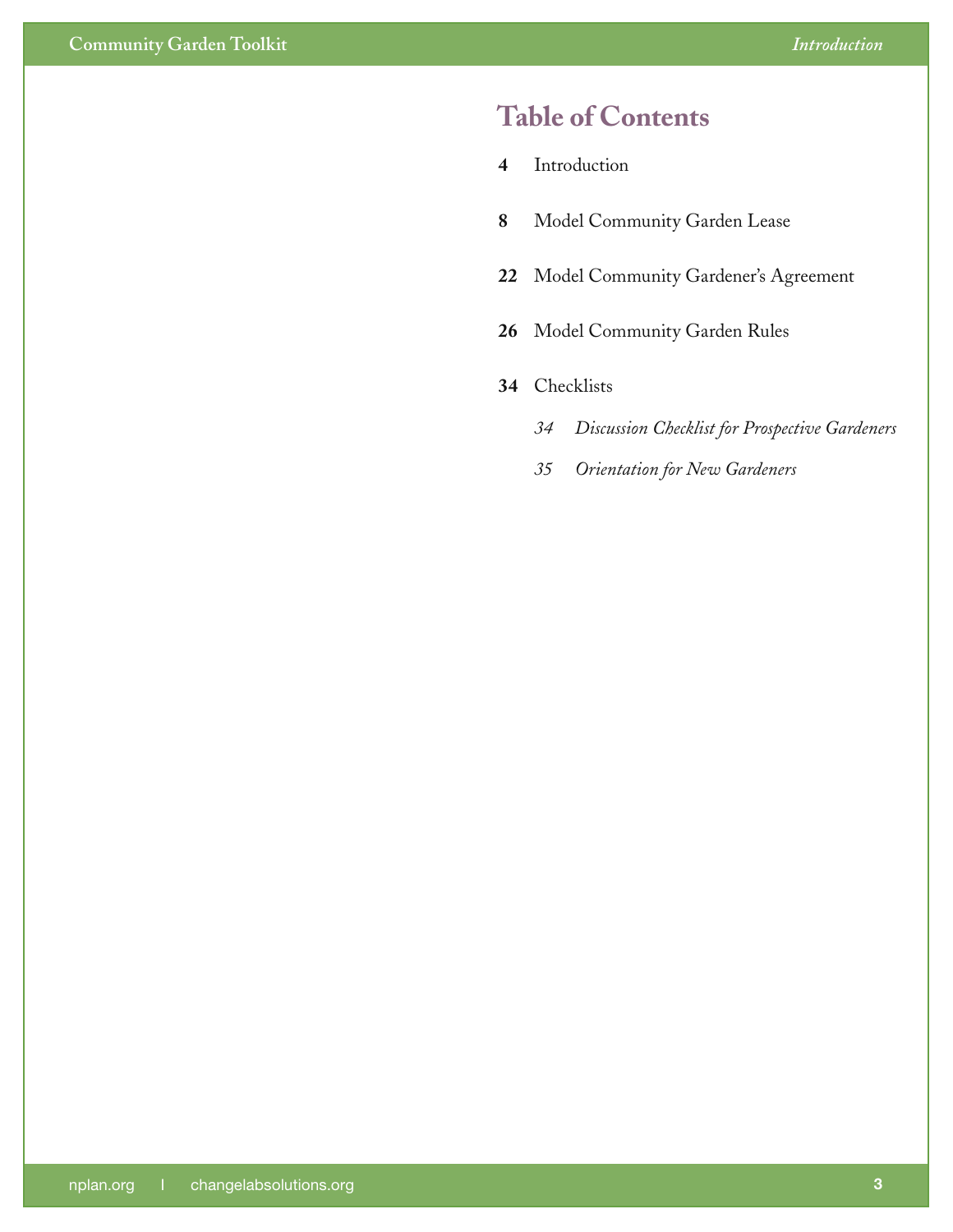#### <span id="page-3-0"></span>**Community Garden Toolkit**

ommunity gardens offer a place where residents can gather to cultivate plants, vegetables, and fruits. In addition to giving people the opportunity to grow fresh foods for their families, socialize with their neighbors, and get some exercise, these gardens also promote safety, resource conservation, and economic vitality for a neighborhood and its residents. Many cities have thriving community garden programs on public land, often with long waiting lists for gardening plots.

Communities may also have underutilized land – owned by individuals and other private entities, and by nonprofit entities such as faith-based organizations, local colleges, universities, hospitals, or school districts – that could be used for community gardens. Some communities also have vacant parcels and land that, although designated for future development, is currently unused due to lack of financing or other barriers.

Landowners may be reluctant to allow their property to be used for a community garden, fearing damage to their property or liability in the event of a gardener's injury. They also may worry that the garden will be poorly operated and maintained, attracting vandals, or creating friction with neighboring landowners. In the case of shorter-term gardens, landowners may worry that gardeners won't vacate the land at the end of the term. Because the landowner is likely to receive minimal, if any, economic return from a community garden, the perceived potential costs may cause a landowner to say no to a community garden. Similarly, nonprofit organizations may hesitate to operate community gardens because they too fear the costs of potential liability.

This toolkit was developed to provide legal resources for establishing community gardens on vacant or underutilized parcels of land.

### **C** The toolkit consists of:

#### 1. Model Community Garden Lease

In this lease between a landowner and a nonprofit organization, the landowner agrees to allow the use of the property as a community garden. The nonprofit organization agrees to be legally responsible for overseeing the operation of the garden, to abide by the conditions in the lease (including maintaining insurance coverage), and to give up any potential right to sue in the event of harm or property damage to the organization, board members, employees, volunteers, or gardeners.

#### 2. Model Gardener's Agreement

In this agreement between the sponsoring nonprofit organization and an individual gardener, the sponsoring organization agrees to allow an individual gardener to participate in the garden, and the gardener agrees to abide by the rules and give up any right to sue if injured in the garden.

#### 3. Model Community Garden Rules

These rules address the way a garden will operate, and outline the gardeners' privileges and responsibilities. The rules are designed to promote safety (for the participants and the property), prevent disputes, provide a fair dispute resolution process to keep disputes from escalating, and prevent disturbances to neighboring property owners and residents.

#### 4. Two discussion checklists for the sponsor organization:

- a. A checklist addressing the garden's operating rules and the gardeners' responsibilities (for prospective gardeners)
- b. A garden orientation checklist to introduce new gardeners to garden operations

The toolkit describes the rights and responsibilities of the landowner, the sponsoring organization, and gardeners in an accessible way. It also provides options for tailoring the documents to meet the circumstances of different gardens.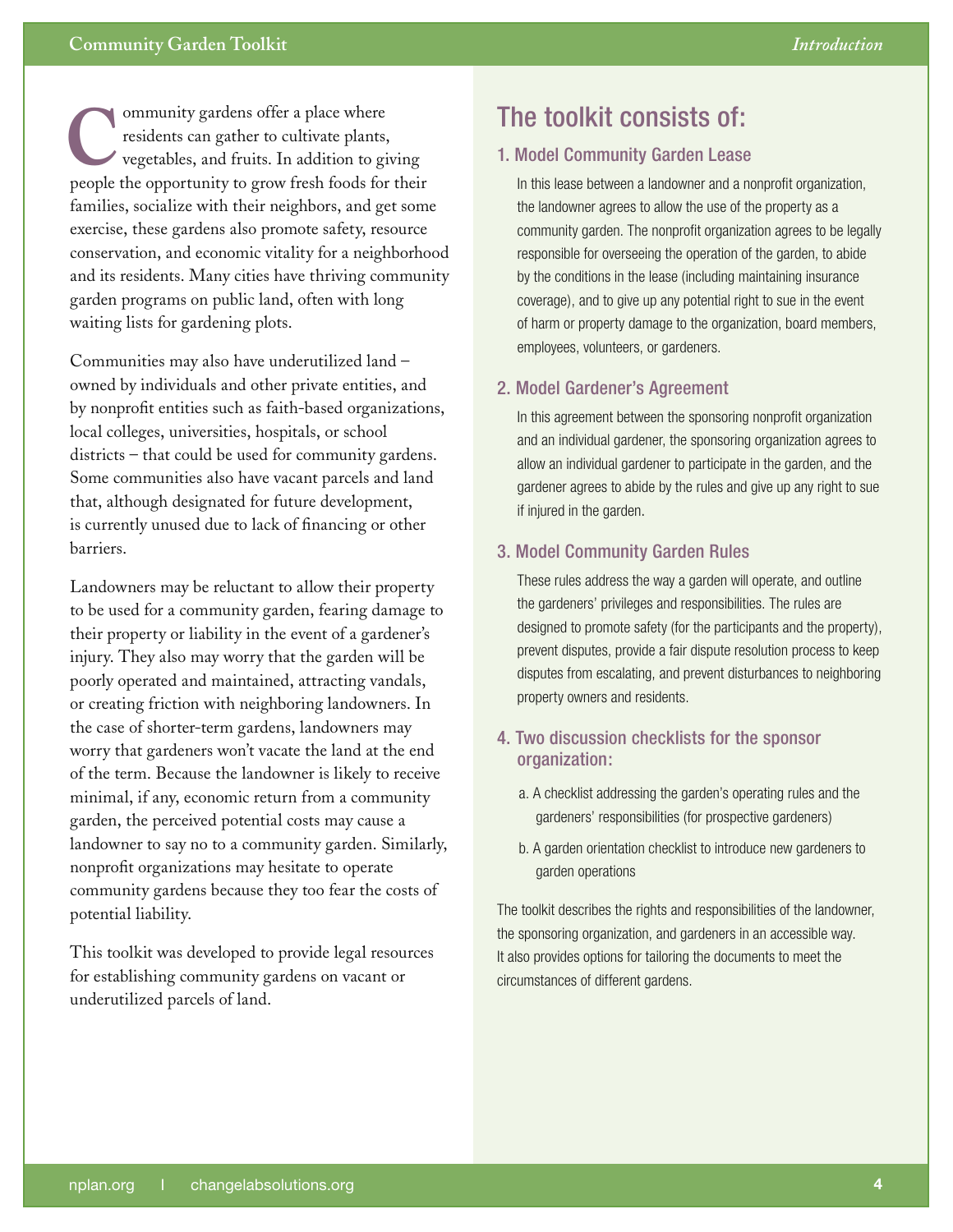#### **The Legal Framework**

Trust and open communication are key to developing a successful community garden. When the participants honor their responsibilities and respect one another's involvement, gardens operate safely and successfully, fewer conflicts arise, and any disputes that do occur can be solved informally. The Lease, Gardener's Agreement, and Garden Rules in this toolkit promote trusting relationships by ensuring that all parties understand their responsibilities. Ultimately, the legal documents function as a backstop to resolve a problem or assign responsibility when the problem cannot be solved informally. These legal agreements, like most contracts, contain many terms that cover events that will likely never occur.

As explained more fully in the model documents, the legal documents were designed to help overcome the legal and practical barriers to establishing community gardens on non-municipally owned property and are especially oriented toward persuading landowners to allow their property to be used for a garden. Because landowners will receive little or no economic benefit from this arrangement, the documents contain terms favorable to them. For example, they minimize any potential costs to the landowner by placing operating expenses and responsibilities on the nonprofit sponsor and gardeners, and they relieve the landowner of any risk of liability in the (unlikely) event of property damage or injury.

Using these models, the landowner contracts with a legally recognized entity, the nonprofit organization (rather than a group of individual gardeners). The nonprofit organization is responsible for supervising the operation of the garden. The individual gardeners sign an agreement with the nonprofit to follow the rules and waive any right to sue. Because gardening is, generally, a low-risk activity, the gardener receives a valuable benefit – the opportunity to garden – in exchange for forgoing an opportunity to sue, which the gardener would likely never exercise.

#### **Using the Toolkit**

Establishing a new community garden requires many kinds of resources. Gardeners need some type of organizational structure, adequate financial resources for start-up costs, access to land suitable for gardening, and a trusting relationship with the landowner. This toolkit's scope is limited to providing the *legal tools* for establishing a community garden. There are many excellent resources available to address other aspects of starting a garden, some of which are listed at the end of this introduction.



Tim Wagner for PartnershipPH.org.

The toolkit offers model templates, but they are not "one size fits all." The models can be tailored to meet various needs, depending on the type of entity that owns the land and the relationships between the parties involved. The models feature comments in italics to explain provisions and to offer options for different situations. While these legal resources are designed particularly for private landowners (private or nonprofit), they could be modified for use with gardens on government property, although most government entities have their own required lease agreements. In some circumstances, the landowner may also be the sponsoring organization, such as a church that operates a community garden on its property. In this situation,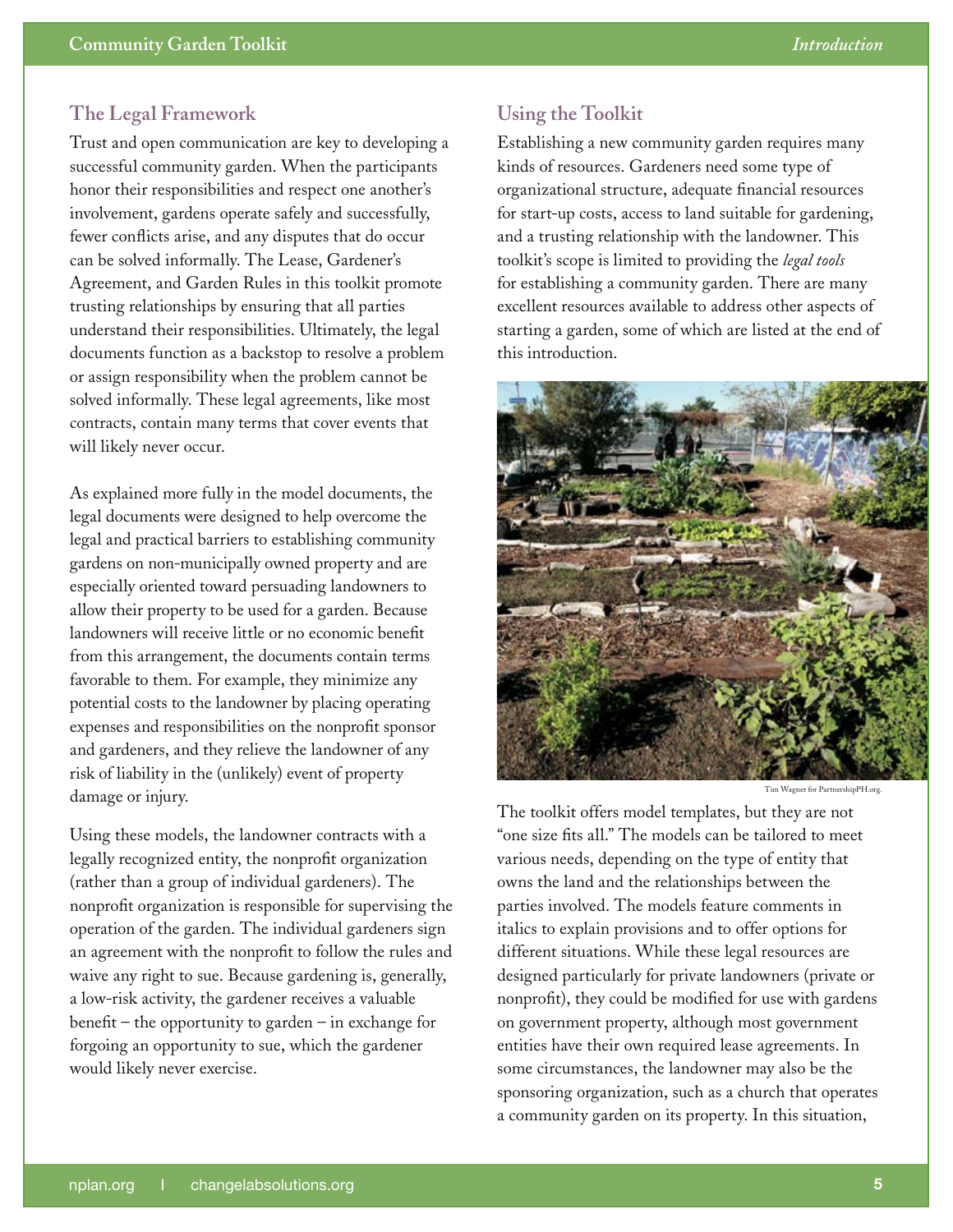the nonprofit organization can use the Gardener's Agreement but may want to incorporate some terms from the Lease. Contact a local attorney for more assistance.

#### **Other Considerations**

Before using the resources in this toolkit, be sure to consider some additional legal and practical issues.

#### *Understanding contractual relationships*

Negotiating and signing contracts is the last step in establishing a community garden. The legal documents provide a vehicle for learning about each party's concerns, addressing those concerns, and ensuring that everyone understands and agrees to the terms of the relationship.

*Negotiating and signing contracts is the last step in establishing a community garden. The legal documents provide a vehicle for learning about each party's concerns, addressing those concerns, and ensuring that everyone understands and agrees to the terms of the relationship.*

Any type of contract, including a lease, is the product of negotiation. The parties negotiate the terms of the lease, sign their agreement to abide by the conditions, and then carry out the lease's terms. Once the contract is signed, if the parties disagree about the meaning of any of the provisions and can't resolve the matter themselves (or through mediation or other alternative dispute resolution), they could go to court to seek interpretation or enforcement of the lease. In that event, the court would ultimately determine the meaning of the provisions. There is always a (remote) possibility that a court would interpret a provision of the contract differently than the parties intended when they signed the lease. Straightforward drafting and a clear understanding between the parties of their rights and obligations under the lease minimizes the risk of a dispute.

#### *Zoning codes*

Local governments regulate the use of private property through zoning codes. Generally, zoning codes divide cities into different districts, such as residential, commercial, or industrial, and allow property to be used in specific ways based on the district. A community garden must be a permitted use of the identified property under the local zoning code. For more information on land use policies relating to community gardens, see NPLAN's *Establishing Land Use Protections for Community Gardens* which is available at **[www.nplan.org.](www.nplan.org)** 

#### *Suitability of property*

Whether the parcel of land is suitable for a community garden depends on factors such as access to water, sufficient sunlight, and soil appropriate for gardening. Guidance on assessing the suitability of a parcel of land for a garden is beyond the scope of this toolkit, but useful resources are included at the end of this introduction. One of the greatest concerns in establishing the garden is the safety of the soil. Unfortunately, the Environmental Protection Agency has not issued an approved testing protocol or soil content safety standard specifically for community gardens. Generally, when assessing the suitability of the site, the parties should consider the site history, how the site will be used and by whom (particularly children), and the results of soil testing. Mitigation measures may include soil removal, barriers, raised beds, or soil amendments. The lease can be amended to reflect the appropriate requirements.

#### *Duration of the garden*

The anticipated duration of the community garden is another important consideration. In some circumstances, particularly for nonprofit landowners, the community garden may be established for longterm use; in others, where the land is expected to be developed, a more temporary garden is intended. Giving the landowner flexibility in terms of the duration may be an important incentive for making the land available. Be sure to consider the duration of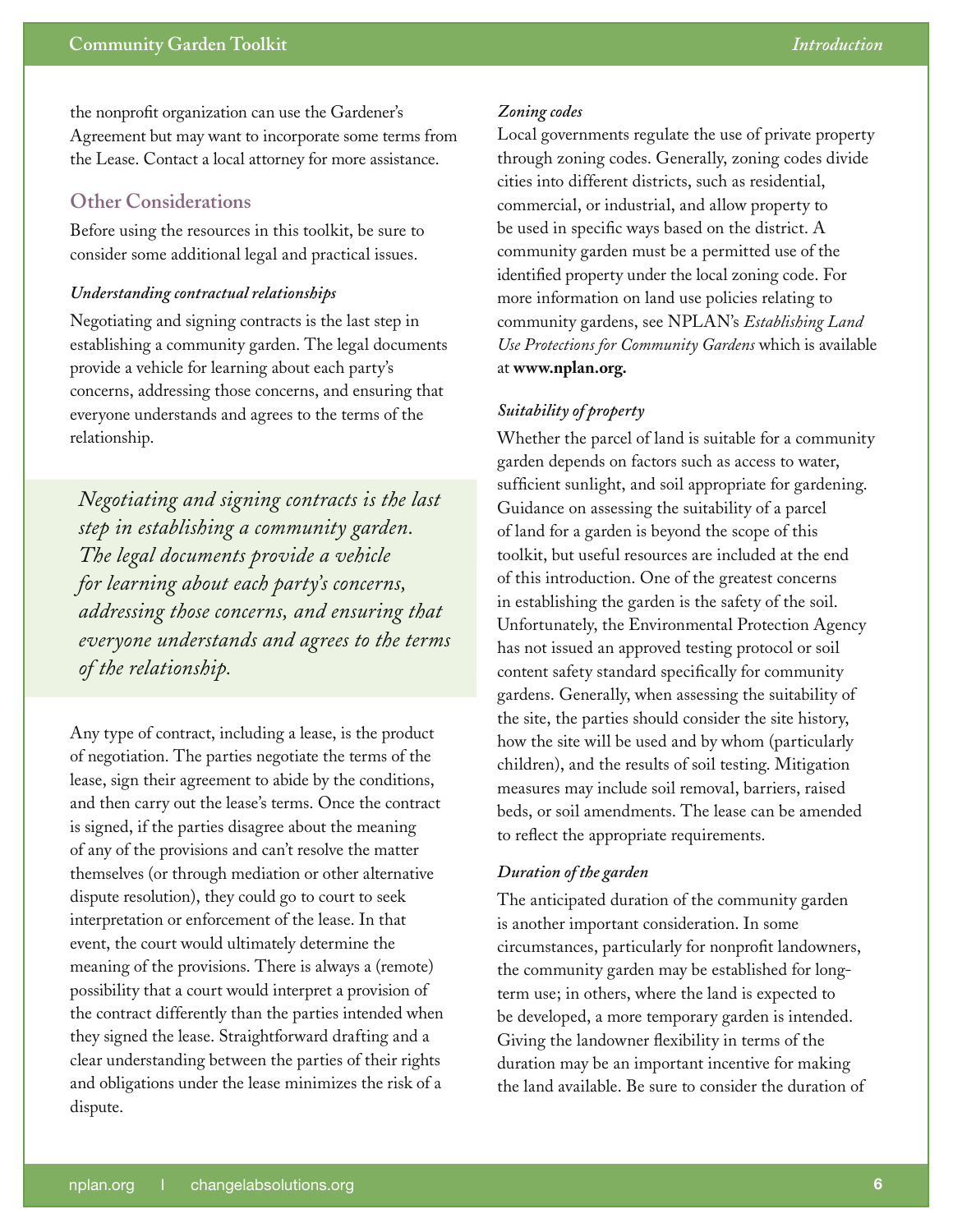the garden's existence when determining the amount of time and money to invest in the garden. Make sure the gardeners are also aware of the term of the garden so that they invest their time and money appropriately.

#### *Community gardens versus urban farms*

These legal resources were developed to address community gardens – communal gardens where participants grow produce and other plants primarily for themselves or to share with neighbors. The toolkit is not designed to address urban farms, which are commercial or entrepreneurial enterprises. While the documents could be adapted for commercial farms, they do not address many additional legal issues that arise from commercial activity. Again, a local attorney can make the necessary changes.

Tim Wagner for PartnershipPH.org.



#### **Starting A Community Garden**

American Community Garden Association

#### *Starting a Community Garden*

[www.communitygarden.org/learn/starting-a-community-garden.](www.communitygarden.org/learn/starting-a-community-garden.php#sample) [php#sample](www.communitygarden.org/learn/starting-a-community-garden.php#sample)

#### University of Missouri Extension

*Community Garden Toolkit (April 2009)* 

[http://extension.missouri.edu/publications/DisplayPub.aspx?P=MP906-](http://extension.missouri.edu/publications/DisplayPub.aspx?P=MP906-6#Resources) [6#Resources](http://extension.missouri.edu/publications/DisplayPub.aspx?P=MP906-6#Resources)

#### **Suitability of Site and Soil Testing**

American Community Garden Association

*How Do I Pick a Site? Site Considerations and Analysis* 

<www.communitygarden.org/rebeltomato/roots/pick-a-site.php>

#### American Planning Association

*Creating Community-Based Brownfields Redevelopment Strategies* <www.planning.org/research/brownfields/>

Cornell Waste Management Institute, Department of Crop and Soil Sciences in the College of Agriculture and Life Sciences at Cornell University.

*Sources and Impacts of Contaminants in Soils (April 2009) Guide to Soil Testing and Interpreting Results (April 2009) Soil Contaminants and Best Practices for Healthy Gardens (Updated October 2009)* 

Each of these documents is available at: [http://cwmi.css.cornell.edu/](http://cwmi.css.cornell.edu/soilquality.htm) [soilquality.htm](http://cwmi.css.cornell.edu/soilquality.htm)

#### U.S. Environmental Protection Agency

*Steps to Create a Community Garden or Expand Urban Agriculture* <www.epa.gov/brownfields/urbanag/steps.htm>

*How Does Your Garden Grow? Brownfields Redevelopment and Local Agriculture* 

[www.epa.gov/brownfields/success/local\\_ag.pdf](www.epa.gov/brownfields/success/local_ag.pdf) 

#### University of Louisville, Kentucky

*Urban Agriculture and Soil Contamination Practice Guide (2009)* [http://cepm.louisville.edu/Pubs\\_WPapers/practiceguides/PG25.pdf](http://cepm.louisville.edu/Pubs_WPapers/practiceguides/PG25.pdf)

#### **Land Use Laws and Community Gardens**

#### ChangeLab Solutions

*Establishing Land Use Protections for Community Gardens* [www.nplan.org/nplan/products/establishing-land-use-protections](www.nplan.org/nplan/products/establishing-land-use-protections-community-gardens)[community-gardens](www.nplan.org/nplan/products/establishing-land-use-protections-community-gardens)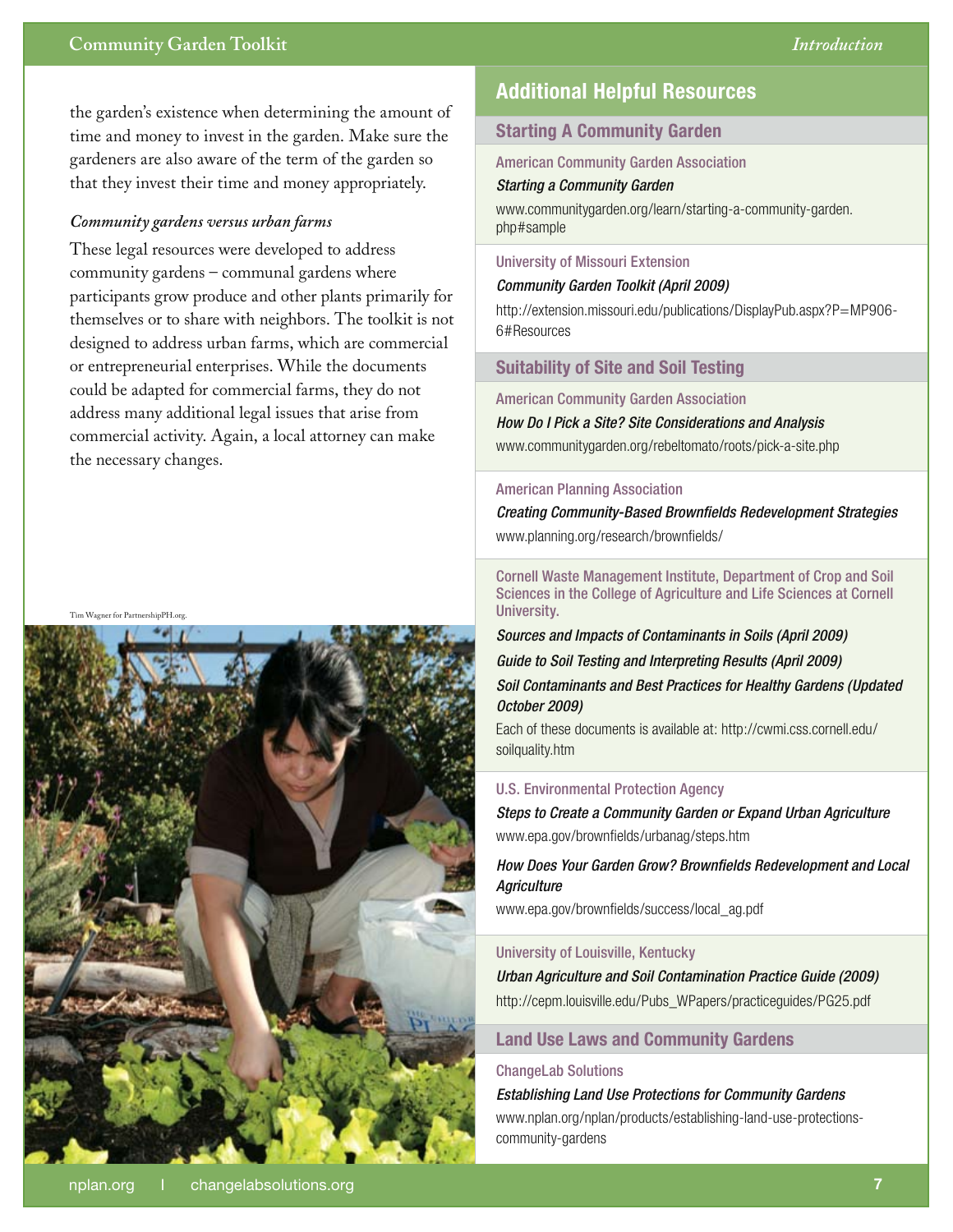# <span id="page-7-0"></span>**Model Community Garden Lease**

The Model Community Garden Lease is an agreement between a landowner and a nonprofit organization to allow the nonprofit to occupy and use a parcel of land as a community garden. The Model Gardener Agreement and Model Community Garden Rules are designed to be used with the Lease to ensure successful operation of the community garden. The Lease addresses both legal and operational issues relating to the community garden.

The provisions of the Lease are based on general contracting law and use the language of contract law. The comments sections explain the meaning of the provisions of the Lease. It is always possible, although unlikely, that a court could interpret a provision differently than intended. A court would only become involved if the parties disagree about the meaning of the provisions and are unable to resolve the matter themselves (or through mediation or alternative dispute resolution), and one party decides to sue to seek interpretation or enforcement of the Lease. In that event, the court would ultimately determine the meaning of the provisions.

The comments also offer options to customize the lease to address the needs of the particular community garden. The language in italics within the text of the Model Lease describes the information needed to insert in the blank spaces. Certain text is written in italics and placed between brackets to suggest a baseline standard. That text can be changed by the parties in their negotiations. For example, in section 1.4, where the Lease requires a certain amount of notice by a party before terminating it, the text "three months" is written in italics and brackets. Three months is suggested as a baseline, because less than three months would likely be too little time for the gardeners to reap their produce, but the parties could choose to require additional time. For more assistance in making changes to the Lease, contact a local attorney.

### **Model Community Garden Lease**

THIS IS A COMMUNITY GARDEN LEASE (the "Lease"), dated as of \_\_\_\_\_\_\_\_\_\_\_\_\_, 20 \_\_\_\_, between [ *Name of Landowner* ], ("Landowner") and [ *Name of Sponsor* ], a nonprofit corporation ("Sponsor").

#### **Background**

Sponsor is a nonprofit organization whose mission is [ *describe mission briefly* ]. In line with its mission, Sponsor wishes to develop and operate a community garden. Landowner is willing to lease land to Sponsor for that purpose on the terms described in this Lease.

#### **Landowner and Sponsor Agree as Follows:**

#### **1. PARCEL, TERM AND RENT**

- **1.1** Lease. Landowner leases to Sponsor the  $[\_\_\_\]$ -square foot parcel located at  $\_\_\_\_\_\$  (the "Parcel"). [ *Either describe location of parcel or include as an exhibit.* ]
- **1.2 Use.** Sponsor will use the Parcel for the sole purpose of operating a community garden (the "Garden") with plots [ or joint cultivation areas ] to be assigned by Sponsor to community members.

COMMENT: Some community gardens provide joint cultivation areas. If so, the parties can use the text in brackets.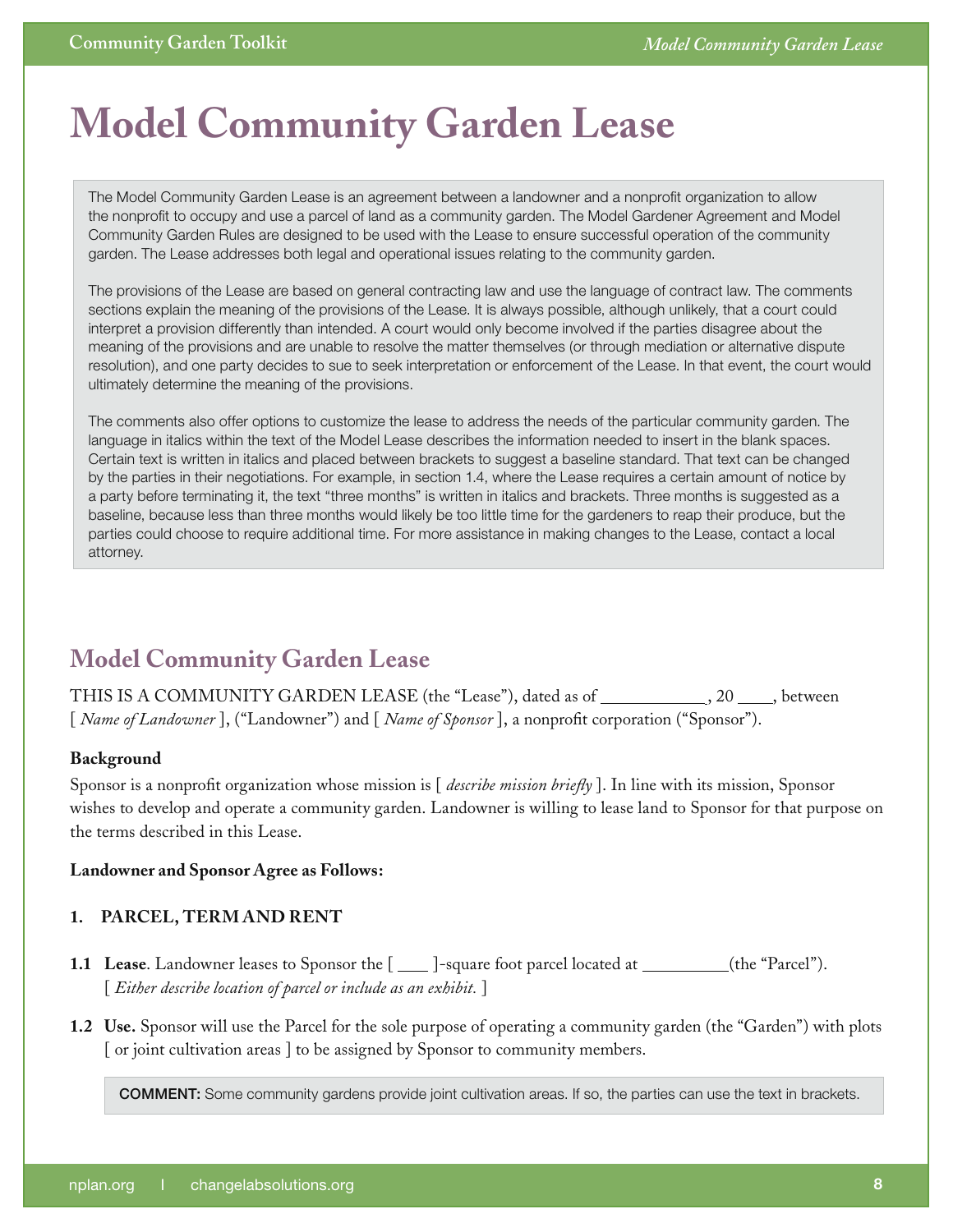**1.3 Term.** The term of this Lease is  $[\underline{\hspace{1cm}}]$  year(s), starting on  $[\underline{\hspace{1cm}}]$ , 20  $[\underline{\hspace{1cm}}]$  and ending on  $[\underline{\hspace{1cm}}]$ 20 [acts]. This Lease will terminate upon the expiration of this term or the final renewal term, if any, or if either party terminates it as described in Section 4.

COMMENT: The term is the duration of the lease.

1.4 **Renewal**. This Lease will automatically renew for additional \_\_\_\_-year terms unless either Landlord or Sponsor provides written notice to the other of nonrenewal no later than [ *three* ] months prior to the end of the current term.

COMMENT: This section provides that the term of the lease will automatically be extended unless either party decides to terminate the Lease by providing written notice to the other party within the time stated. Although we suggest three months' notice, the parties can agree to a different timeline. The section allows the Lease to be extended without having to sign a new Lease or amend the existing Lease. If the garden is designed to be an interim use of the land of short duration, the parties may want to omit the automatic renewal.

**1.5 Rent**. On the date that this Lease is signed and on each following anniversary, Sponsor will pay Landowner \$ in rent for the next year. For each renewal term, Landowner may, in its sole discretion, increase the amount of the annual rent payment by up to \_\_\_% by notifying Sponsor  $\lceil$  *three*  $\rceil$  months prior to the start of such renewal term.

COMMENT: In many circumstances, the Landowner, particularly government, nonprofit, or faith-based landowners, may wish to waive the rent or allow rental for nominal payment.

**1.6 Late Payment.** Sponsor's failure to pay rent within [ *seven* ] days of when the payment is due breaches this Lease. If that happens, Landowner will have all of the rights and remedies provided for in this Lease and under law in the case of non-payment of rent. In addition, Landowner may charge Sponsor interest on any unpaid rent at the rate of [ *1* ] % monthly, calculated from the [ *6* ] th day after payment became due and continuing until paid.

COMMENT: *Breach* is the term used when one party violates a contractual obligation. Under contract law, once a party believes, in good faith, that the other party has breached the contract, the parties may take certain actions specified in the contract. This section provides that the failure of the Sponsor to pay rent is a breach of the Lease and if that occurs, the Landowner may terminate the Lease if the Sponsor fails to pay the rent within seven days of the date due. In addition, the Landowner may collect interest on the late payment.

**1.7 Security Deposit.** On the day that Sponsor signs this Lease, Sponsor will pay Landowner \$ as a security deposit to secure performance of Sponsor's duties under this Lease. If Sponsor breaches this Lease, Landowner may apply all or any part of Sponsor's security deposit to any amount Landowner pays by reason of Sponsor's default and to any damages to which Landowner is entitled under this Lease, whether those damages accrue before or after eviction proceedings or other reentry by Landowner. If Sponsor has not defaulted under this Lease, Landowner will return Sponsor's security deposit to Sponsor when this Lease terminates.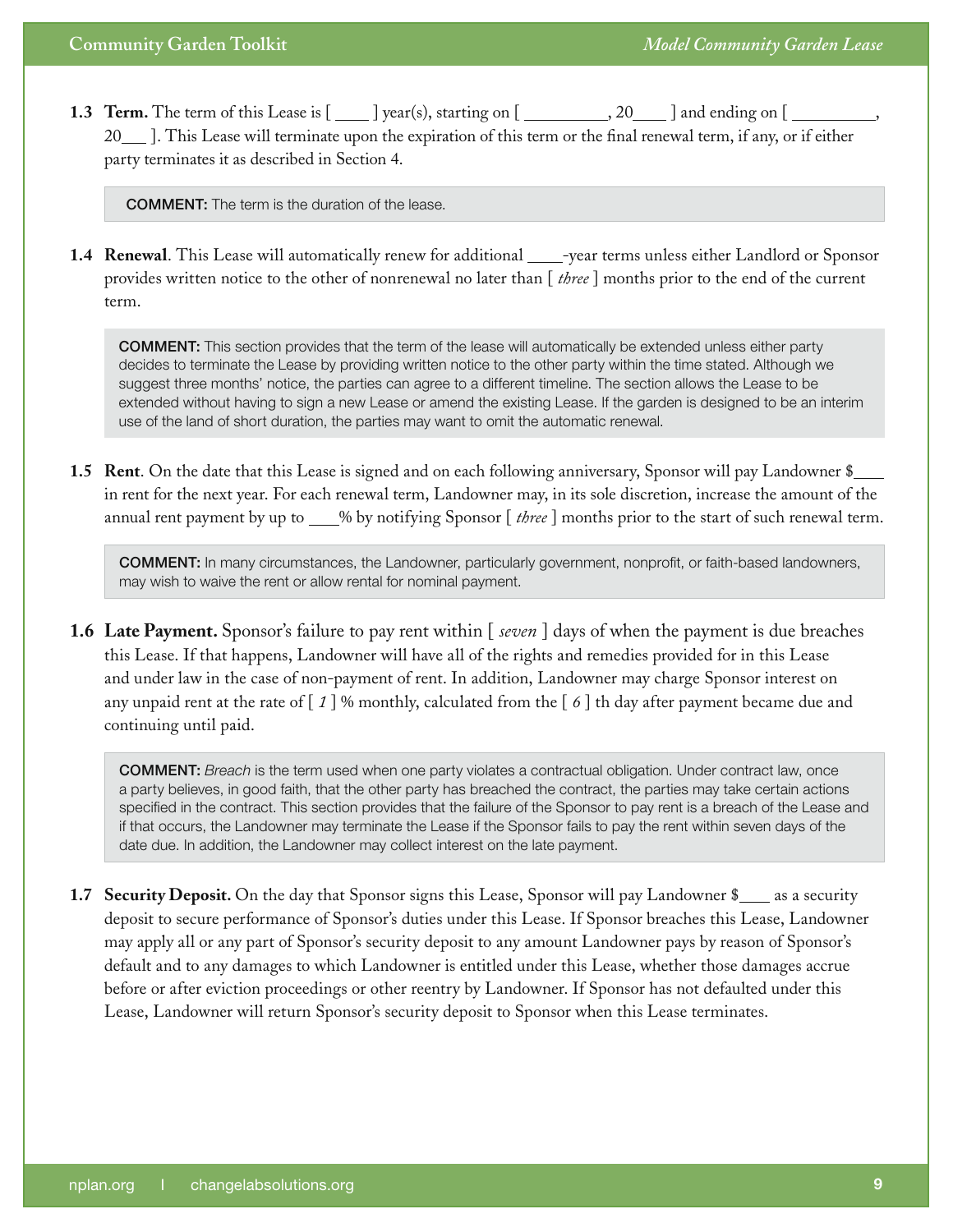#### **2. OPERATION AND MAINTENANCE OF PARCEL**

**2.1 Parcel As-Is.** Sponsor acknowledges that Landowner is not making any representations, warranties, promises, or guarantees of any kind to Sponsor, including, without limitation, any representations about the quality, condition, or suitability of the Parcel for use as a community garden. In deciding to enter this Lease, Sponsor has made its own independent evaluation of the suitability of the Parcel for a community garden.

COMMENT: This section provides that the Landowner is not making any representations about the suitability of land for a community garden. The purpose of the section is to relieve the Landowner of legal responsibility in the event that the parcel is not suitable for a community garden for any reason, including poor soil conditions or heavy metal contamination. Before undertaking a new community garden, the Sponsor should review local laws to determine if there are specific requirements regarding community gardens and soil testing. In addition, the Sponsor should inquire about the historical use of the property and test the soil to determine how to most effectively utilize the property for a community garden. Depending on the historical use of the property or the outcome of soil testing, the parties may determine that gardeners will use raised beds, containers for gardening, or take other mitigating measures. The Lease can be amended to reflect those requirements. Please see the introduction to this toolkit for more information and resources on soil testing and preparing for a garden.

2**.2 No Landowner Responsibilities.** Sponsor has sole responsibility for the planning, setup, management, and carrying out of operations on the Parcel, including, without limitation, obtaining any permits required for operating a community garden. Landowner has no obligation to make any alterations, improvements, or repairs of any kind on the Parcel, or to provide any services or other support.

COMMENT: The purpose of this section is to relieve the Landowner of any legal responsibility for the operations of the garden. It gives sole legal responsibility for operation of the garden to the Sponsor. The section is also intended to make clear that the Sponsor is responsible for the work and out-of-pocket expenses related to garden set-up and maintenance (unless the parties agree otherwise).

**2.3 Comply with Laws.** Sponsor will use and operate the Parcel in compliance with all applicable zoning, environmental, and other laws and regulations.

COMMENT: This section provides a baseline requirement for the Sponsor. The Landowner may impose more rigorous requirements for use of the Parcel than required by law.

- **2.4 Garden Rules.** Sponsor will operate the garden in accordance with a set of garden rules substantially in the form attached as **Exhibit B**. Sponsor will require all persons to whom it licenses plots to enter into a gardener agreement and waiver of liability substantially in the form attached as **Exhibit C**.
- **2.5 Security.** Sponsor will install and maintain a system, where practicable, to prevent entrance to the garden outside of operating hours and/or when the Parcel is unattended, such as a system of fences and locks.

COMMENT: Both parties will want to ensure that the property is adequately maintained and secured. In some communities, fencing and locks will be unnecessary and contrary to the spirit of the garden. In some circumstances, the landowner may be willing to provide the fencing or other security system. The parties can adjust this section to reflect their own circumstances and agreement regarding security.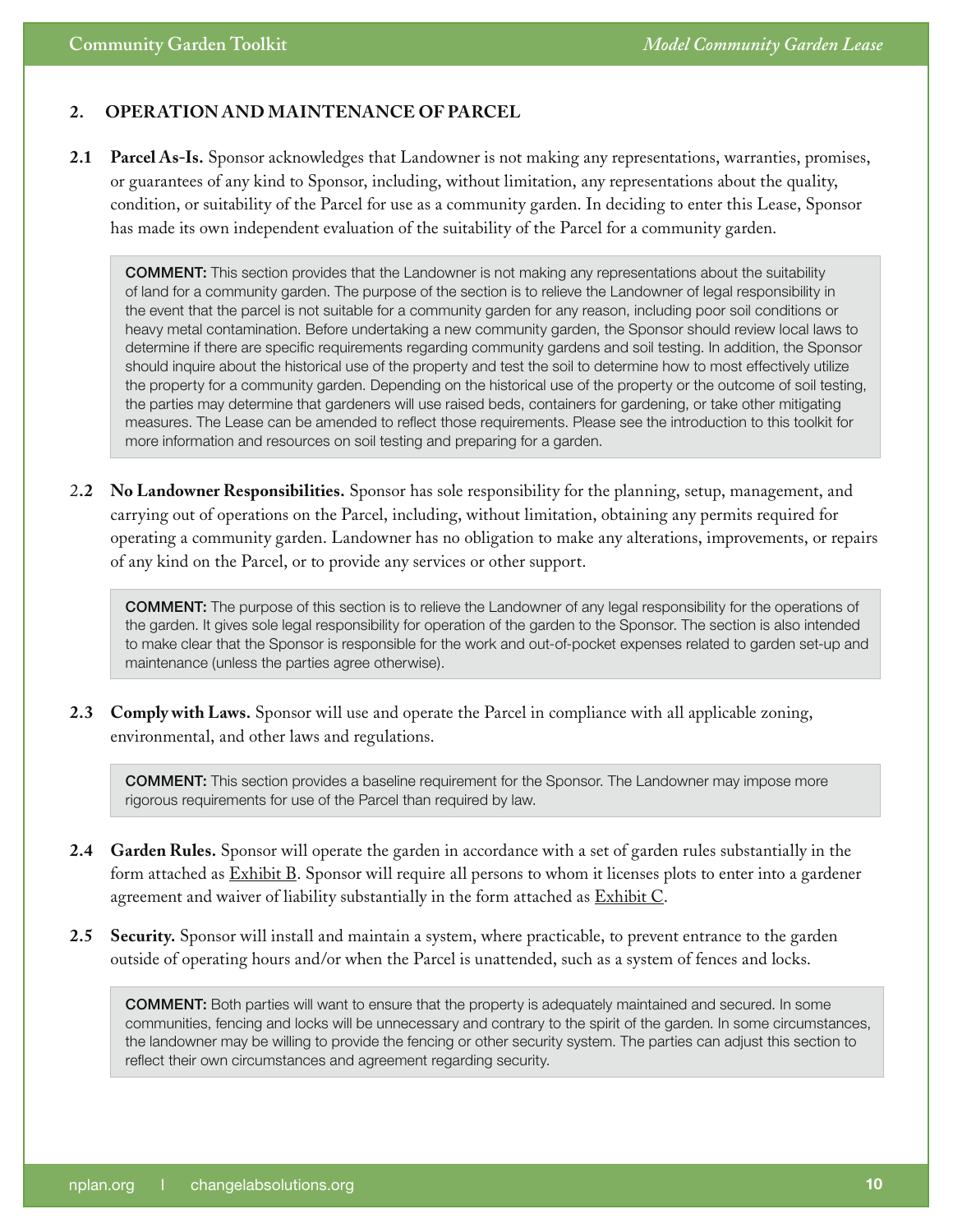**2.6 No Alterations**. Sponsor may not make or permit any alterations or improvements to the Parcel without Landowner's prior written consent, except for the shed contemplated by Section 2.7 and fences, raised beds, *[ hoophouses, ]* benches, bicycle racks, picnic tables, rain barrel systems, and other features common to gardens. On the expiration or termination of this Lease, all improvements and alterations to the Parcel will belong to Landowner, except for sheds, fences, and other non-permanent improvements, and Landowner will have no obligation to reimburse Sponsor.

COMMENT: This section prohibits the Sponsor from altering or making *improvements* (beneficial changes to the Parcel made by or for the benefit of the Sponsor) to the Parcel, except for erecting a shed, fences, or the other listed features, without the Landowner's prior written consent. If any improvements are made, this section provides that the Landowner will own them when the Lease ends. The parties should discuss this provision and decide ownership of the various types of alterations and improvements that are planned or even anticipated and then tailor the Lease to reflect the parties' agreement. In addition, the Sponsor should make sure that any alterations or improvements are permitted under local law. In some cities, special permits may be required before installing hoophouses or sheds. If it would be helpful, the parties could attach the list of improvements and their ownership as an exhibit to the Lease and provide that the list can be amended upon written agreement of the parties. Particularly in longer-term gardens, needs may change over time and discussing ownership or alterations or improvements ahead of time can prevent disputes later.

*[ 2.7 Equipment and Structures. If Sponsor keeps equipment or tools on the Parcel, Sponsor must install a [* toolbox, shed *] and make a reasonable effort to keep tools stored away when not in use for gardening. ]* 

COMMENT: Some Landlords may be concerned that a shed may encourage a break-in. If so, the Lease could prohibit the storage of equipment and tools on the property, require a locked toolbox, or permit another arrangement. Before installing a shed, the Sponsor should obtain any necessary permit.

**2.8 No Transfers.** Sponsor may not assign, mortgage, pledge, encumber, or otherwise transfer this Lease, or sublet or allow the Parcel or any part of the Parcel to be used or occupied by others, except by persons maintaining a plot and who are party to the gardener agreement contemplated by Section 2.4. Any attempted transfer in contravention of this Section 2.8 is void and is a default under this Lease.

COMMENT: This section prohibits the Sponsor from transferring, subletting, or otherwise giving any rights to the Parcel or any part of the Parcel to another party or parties (except, of course, it allows use of the Parcel by the individual gardeners). It also provides that any attempt to do so is grounds for the Landowner to terminate the Lease.

**2.9 Right of Inspection.** Landowner may enter the Parcel at all reasonable times to inspect the Parcel and evaluate whether Sponsor is in compliance with the terms of this Lease, and for the purposes of taking any other actions Landowner believes are appropriate to protect Landowner's interest in the Parcel, or to offer the Parcel for sale. Sponsor will provide a key to any gate to the Parcel. This Section 2.9 does not impose any duty on Landowner to inspect the Parcel, report to Sponsor the results of any inspection or assume any liability of any kind arising from inspecting or not inspecting the Parcel.

COMMENT: This section allows the Landowner to enter the Parcel to inspect its conditions during "reasonable times." If necessary, the parties can determine more specific times for inspections to occur. The section also provides that even though the Landowner may inspect the property, the Landowner has no duty to do so and incurs no legal responsibilities or liability for either inspecting or not inspecting the Parcel.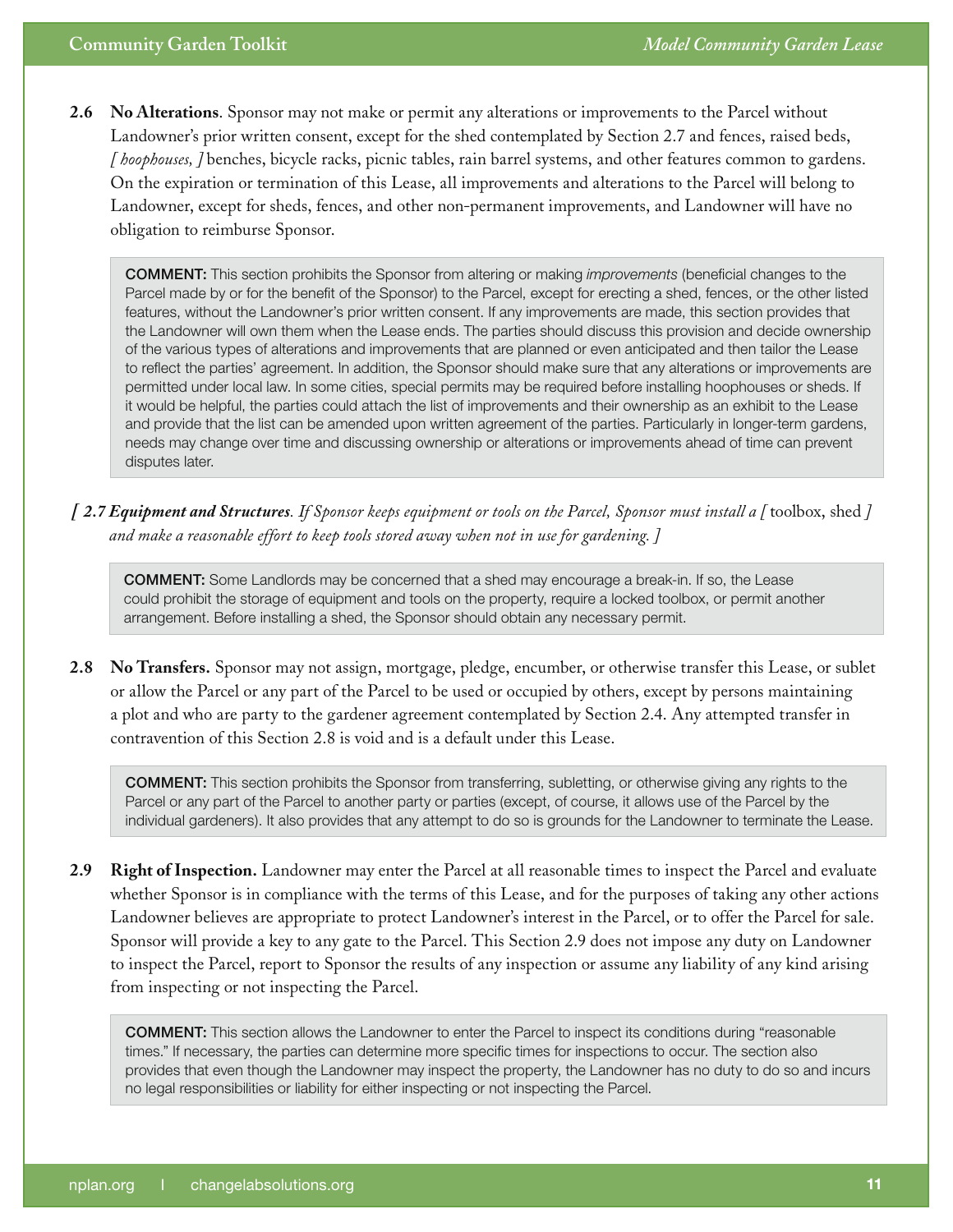**2.10 Liens.** Sponsor will not incur, create, assume, or permit the creation of, any lien on any portion of the Parcel (including any mechanic's or materialmen's liens). Sponsor will keep the Parcel clear of any and all liens arising out of any work performed or materials furnished to Sponsor for or at the Parcel, and any other obligations Sponsor incurs.

COMMENT: A lien is a legal right or interest (a right to a portion of the value of the property) that a creditor has in another's property. The lien lasts until the debt or duty that it secures is satisfied. A mechanic's or materialmen's lien is a lien that secures payment for labor or materials supplied in improving, repairing, or maintaining property. For example, if the Sponsor hires a contractor to erect a fence on the property, under the laws of most states, the contractor has a lien on the property until he is paid for his supplies and labor. The contractor has to take certain measures to *perfect* (enforce) the lien, but if he isn't paid, ultimately, the contractor could force the Landowner to sell the property to satisfy the debt. This provision prohibits the Sponsor from incurring any lien on the property.

**2.11 Commercial Enterprise Prohibited.** Sponsor will not undertake or allow the undertaking of any commercial enterprise, including but not limited to sales of produce, on the Parcel.

COMMENT: This section provides that the Sponsor will not allow the sales of produce on the Parcel. The Lease provides for use of the Parcel as a community garden – to allow gardeners to grow produce for their own use – as opposed to a commercial enterprise. The parties can alter this provision, provided that state and local laws allow for commercial enterprise on the particular Parcel.

#### **3. EXPENSES**

**3.1 Utilities.** Sponsor will have sole responsibility for obtaining and paying for all water, electricity, heat, sewage, storm sewer, or any other utility service used on the Parcel during the Lease term.

COMMENT: The Landowner could agree to pay for all or some utilities or their installation.

**3.2 Taxes**. Landowner will have sole responsibility for all property tax returns and payments relating to the Parcel required by any federal, state, or local tax authority. Sponsor will have sole responsibility for all tax returns and payments required by any federal, state, or local tax authority in connection with Sponsor's operations. Sponsor will have sole responsibility for paying all personal property taxes or assessments levied on Sponsor's personal property on the Parcel and all income or sales taxes that result from Sponsor's operations on the Parcel. Landowner agrees to cooperate with Sponsor to receive any tax abatements, exceptions, or other exclusions for which Sponsor may qualify.

COMMENT: The parties could agree to allocate the tax obligations differently.

#### **4. TERMINATION**

**4.1 At Will.** This Lease may be terminated at any time by either Landowner or Sponsor. Such a termination will be effective [ *three months* ] after delivery by the terminating party to the other party of a written notice of termination under this Section 4.1.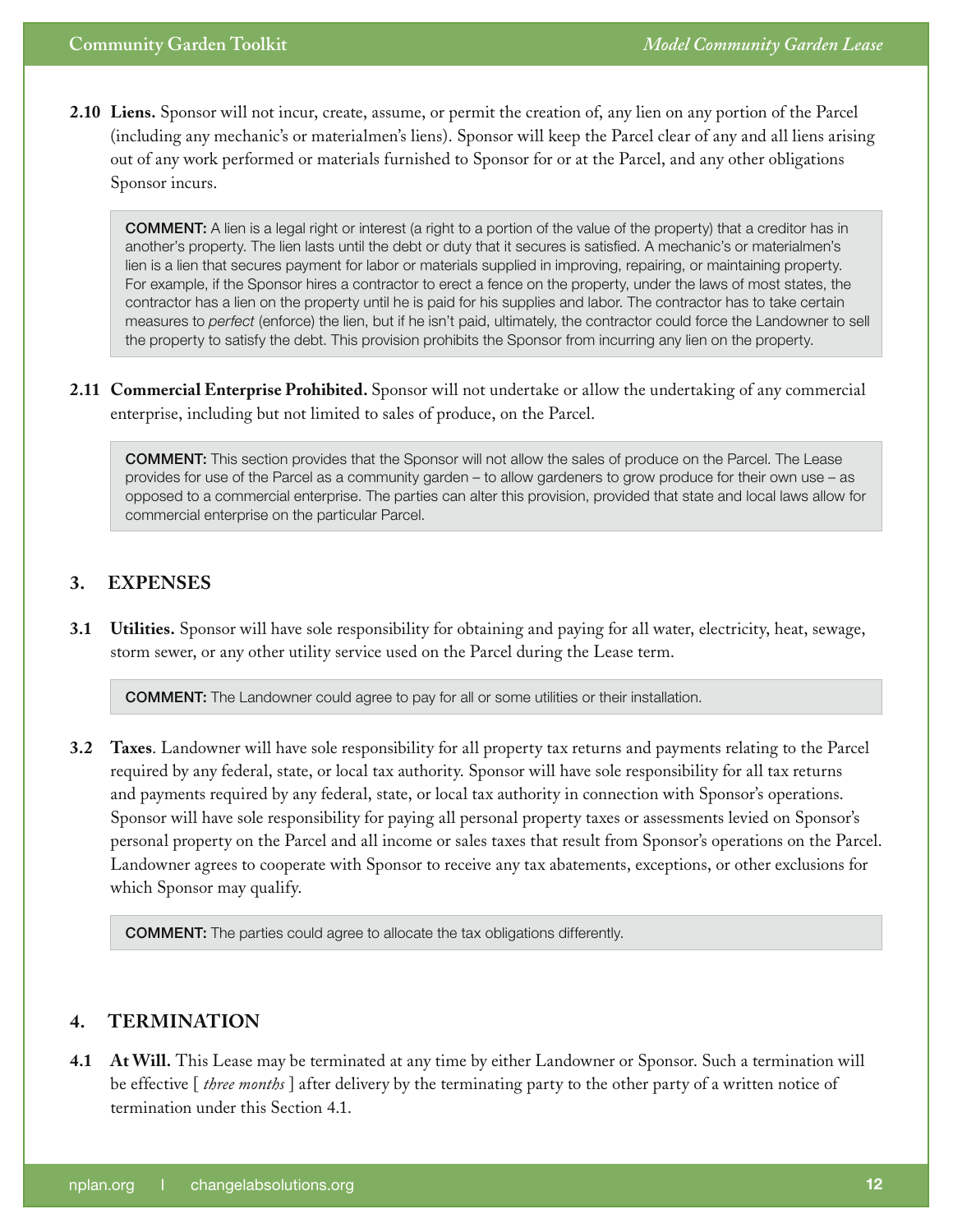**4.2 Breach by Sponsor.** If Sponsor breaches any of its duties or obligations under this Lease, Landowner may provide Sponsor with written notice of the breach. If Sponsor fails to cure the breach within [ *30* ] days after receipt of such notice, Landowner may terminate this Lease by providing written notice, with the termination date effective [ *15 days* ] after delivery of such notice to Sponsor. Landowner will, in its sole discretion, determine whether the breach has been cured.

COMMENT: The Lease sets forth three ways it may end: 1) At the expiration of the term or renewal of the term (sections 1.3, 1.4, above); 2) *At will,* that is, by either party for any reason upon three months written notice; or 3) by the Landowner if the Sponsor breaches any of its duties under the Lease. (Three months notice is suggested, but should be adjusted to accommodate the typical growing season or other factors.) Before the Landowner can terminate the Lease for breach, he or she must provide the Sponsor with written notice of the breach and give the Sponsor the agreed upon time to *cure* or fix the breach. If the Landowner determines that the Sponsor did not fix the breach, the Landowner may terminate the lease upon written notice of 15 days, or whatever time period agreed upon by the parties.

- **4.3 Yielding Possession.** Upon termination of this Lease, Sponsor will leave and surrender the Parcel to Landowner in at least as good order and condition as on the date that this Lease is signed. *[ Add more specific language here, if necessary. (See comment below.) ]*
- **4.4 Cooperate in Transition.** Upon termination or expiration of this Lease, the rights of Sponsor under this Lease will immediately, automatically, and without consideration terminate and revert to Landowner. Sponsor and Landowner will cooperate in good faith in reasonable transition activities with Landowner prior to and after termination of this Lease in order to minimize impact on the community and Landowner's use of the Parcel.
- **4.5 Personal Property.** If Sponsor or any gardener leaves any of its personal property on the Parcel after the termination of this Lease, Landowner may store it at a warehouse or any other location for Sponsor's account and at Sponsor's account and risk. Landowner will release the property only when Sponsor pays all charges relating to storage and all other amounts Sponsor owes under this Lease. If Sponsor does not reclaim its property within the period permitted by law, Landowner may sell it in accordance with the law and apply the proceeds of the sale to any amounts Sponsor owes Landowner under this Lease, or retain Sponsor's property, granting Sponsor credit for the reasonable value of Sponsor's property against any amounts owed by Sponsor to Landowner.
- **4.6 Holding Over.** If Landowner terminates this Lease, any holding over by Sponsor after termination of this Lease without Landowner's express written consent is not a renewal or extension of the Lease and will not give Sponsor rights in or to the Parcel.

COMMENT: Sections 4.3, 4.4, 4.5, and 4.6 set forth the rights and duties of the parties at the end of the Lease. Section 4.3 requires the Sponsor to leave the property when the Lease is terminated and requires the Sponsor to leave the property in at least as good a condition as the property was when the Lease was signed. If there are particular measures the Landowner wants the Sponsor to take, such as removing garden beds, tilling soil, etc., the parties should, after negotiating the responsibilities for those measures, add language to the section to reflect the agreement.

Section 4.4 makes clear that the Sponsor has no rights to the property once the Lease is terminated and that both parties will cooperate in transitioning the property back to the Landowner.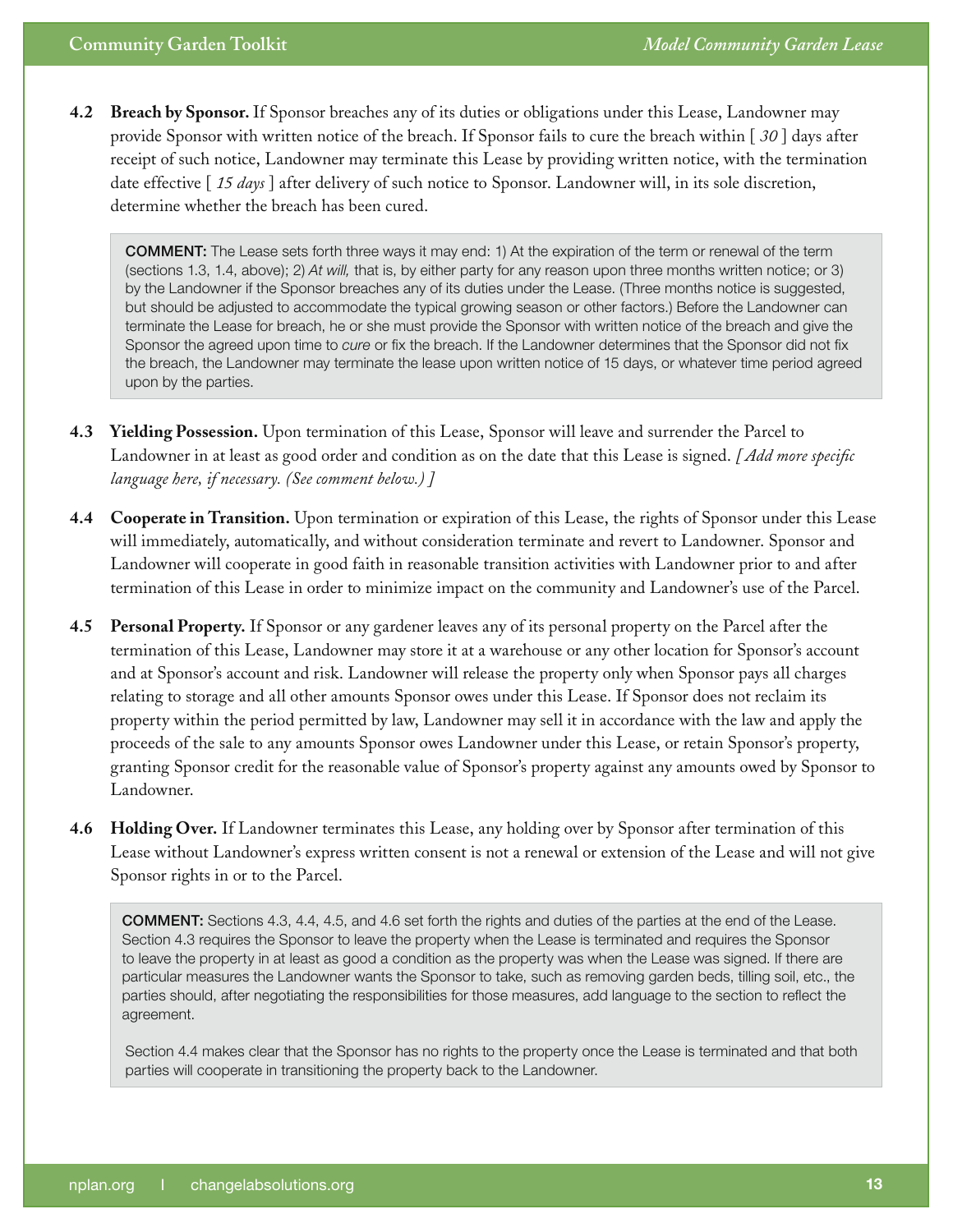Section 4.5 describes the responsibilities of the parties if the Sponsor or any gardener leaves their own personal property, such as produce, equipment, or tools on the parcel of land after the Lease is terminated. It provides that the Landowner may store the personal property, but has no obligation to do so. It also provides that if the Landowner does store the property, the Landowner has no legal obligation to protect the property from theft, damage, or other harm. The Landowner is only obligated to return the property if the Sponsor pays any amounts owed under the Lease and storage charges, if any. If the Sponsor does not reclaim the property within the time allowed by state law, the Landowner may retain the property or sell it to pay any outstanding amounts the Sponsor may owe.

Finally, Section 4.6 makes explicit that even if the Sponsor continues to occupy the property after the Lease is terminated, unless the Landlord gives express written authorization, the Sponsor has no rights or interests in the property and the Lease is not renewed for another term or extended for a longer period.

**4.7 Cumulative Remedies.** All of Landowner's rights, powers and remedies under this Lease are cumulative and not alternative and will be in addition to all rights, powers, and remedies given to Landowner at law or in equity. The exercise of any one or more of these rights or remedies will not impair Landowner's right to exercise any other right or remedy including any all rights and remedies of a landlord under or any similar, successor, or related laws.

COMMENT: This section makes explicit that the Landlord has all of the rights established under the Lease, as well as any other rights established by law. It is included to make sure that the Lease is not interpreted as limiting the Landowner's rights to only those provided in the Lease; instead, the Landowner retains any other rights provided in state law and that the exercise of one right does not prevent the Landowner's ability to employ any other legal right.

#### **5. INDEMNITY AND WAIVER OF LIABILITY**

- **5.1 Indemnification.** Sponsor will defend, indemnify, and hold Landowner and Landowner's directors, officers, employees, agents, and assigns (Landowner and such persons are referred to collectively as "Landowner Parties"), harmless against all claims, liabilities, losses, damages, expenses, and attorneys' fees (together, "Losses"), including, without limitation, Losses arising from any death, property damage, or injury of any nature whatsoever that may be suffered or sustained by Sponsor or any of Sponsor's licensed gardeners, employees, contractors, family members, guests, or any other person in a relationship with Sponsor or Sponsor's licensed gardeners or otherwise participating in or present in the Garden (Sponsor and such persons are referred to collectively as "Sponsor Parties"), which may arise directly or indirectly from (a) Sponsor Parties' use or operation of or presence on the Parcel, or (b) any breach by Sponsor of this Lease, including, without limitation, Sponsor's failure to enforce garden rules and regulations, except to the extent the Loss is caused by the gross negligence or willful misconduct of Landowner. This Section 5.1 will survive any termination of this Lease.
- **5.2 Waiver of Liability**. Sponsor releases and waives all claims against any Landowner with respect to or arising out of (a) any death or any injury of any nature whatsoever that may be suffered or sustained by Sponsor from any causes whatsoever, except to the extent that such injury or death is caused by the gross negligence or willful misconduct of such Landowner; (b) any loss or damage or injury to any property on or about the Parcel belonging to Sponsor, except to the extent such injury or damage is to property not covered by insurance carried (or required to be carried) by Sponsor and is caused by gross negligence or willful misconduct of such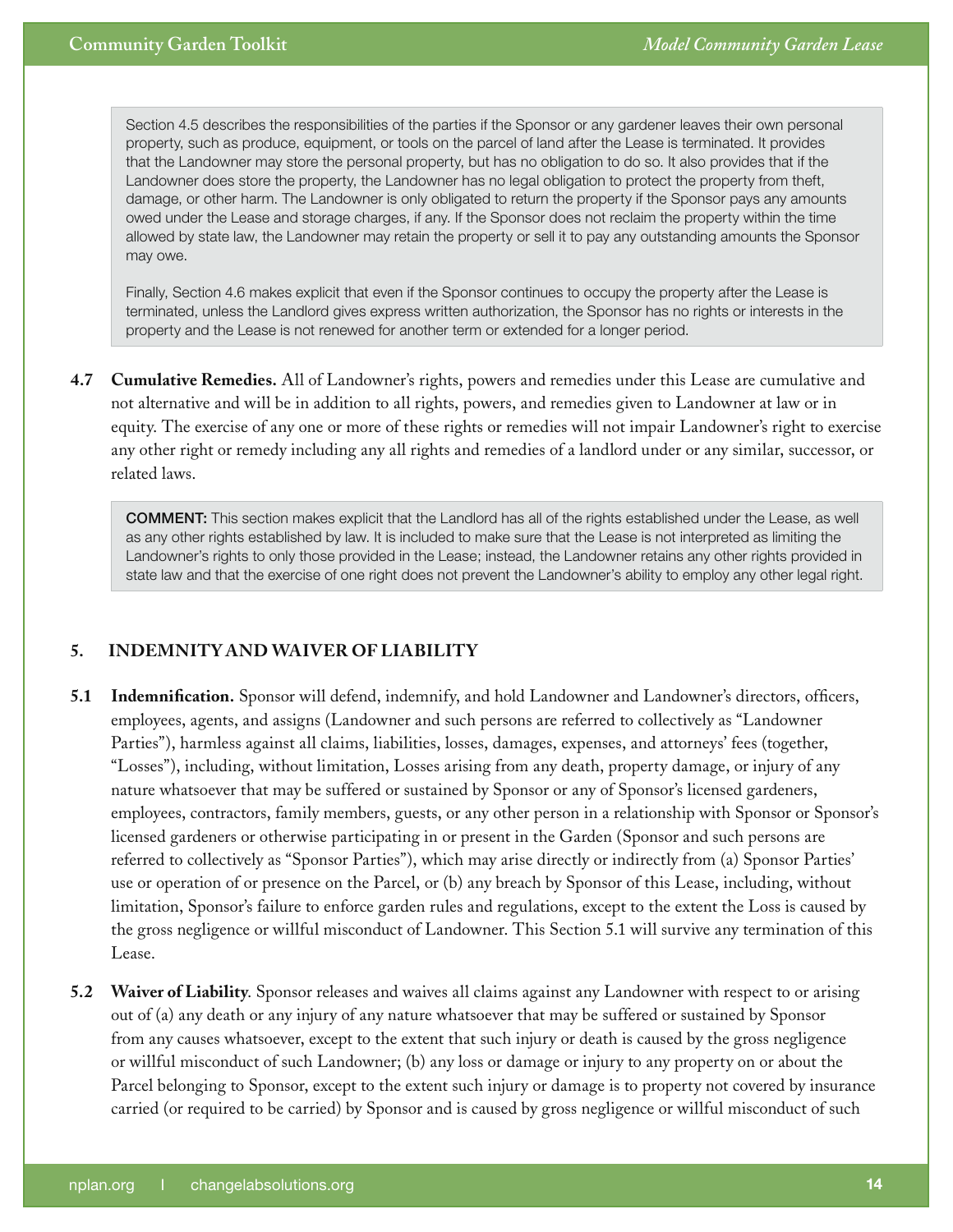Landowner; or (c) the condition of the Parcel and suitability of the Parcel for use as a community garden. Subject to the prior provisions, Landowner shall not be liable for any damage or damages of any nature whatsoever to Sponsor caused by explosion, fire, theft, crime, or negligent behavior, by sprinkler, drainage, plumbing, or irrigation systems, by failure for any cause to supply adequate drainage, by the interruption of any public utility or service, by steam, gas, water, rain, or other substances leaking, issuing, or flowing into any part of the Parcel, by natural occurrence, riot, court order, requisition, or order of governmental body or authority, or for any damage or inconvenience which may arise through repair, maintenance, or alteration of any part of the Parcel, or by anything done or omitted to be done by Sponsor Parties or any other person on the Parcel. In addition, Landowner shall not be liable for any Losses for which Sponsor is required to insure. This Section 5.2 will survive any termination of this Lease.

COMMENT: Sections 5.1 and 5.2 are protections for the Landowner. A *waiver* is the voluntary relinquishment of a legal right. Section 5.2 provides that the Sponsor agrees to *waive* (forego or give up) any claims of liability (assertions that the Landowner is legally responsible ) against the Landowner in the event that the Sponsor, individual gardeners, or other person(s) are injured, killed, or suffer damage to their property. The exception to this waiver is if the harm is caused by either the *willful misconduct* (conduct committed with an intentional or reckless disregard for the safety of others) or *gross negligence* (a conscious or voluntary act or failure to act in reckless disregard of the consequences to another party) of the Landowner. In other words, unless any injury or damage that the Sponsor or gardener suffers is caused by the intentional or reckless acts of the Landowner, the Sponsor agrees not to sue the Landowner to recover money as compensation for any harm suffered.

*Indemnification* is a legal term that means to reimburse another for a loss suffered because of a third party's or one's own action or lack of action. Section 5.1 provides that if the Landowner is sued by anyone for any property damage or injuries to or death of anyone that arise either directly or indirectly from the Lease, the Sponsor will *defend* (be responsible for fighting the lawsuit on behalf of the Landowner) or pay for the defense of the lawsuit. The Sponsor will also *indemnify and hold harmless* – pay for all costs incurred by the Landlord as a result of the lawsuit, including any monetary damages awarded by the court. The exception to the duty to indemnify is if the harm is caused by either the willful misconduct or gross negligence of the Landowner. In that case, there is no duty to indemnify the Landowner. These sections of the Lease provide that they *survive* any termination of the Lease; that is, they will continue to protect the Landowner if he/she is sued after the Lease has ended.

The Lease is written to protect the Landowner from potential costs that could arise from allowing the property to be used as a community garden. Most Landowners allowing their property to be used for community gardens will receive little, if any, financial benefit in return. The waiver of liability and indemnity provisions are bargaining tools that Sponsors can use to convince Landowners to allow use of the Parcel as a community garden. These provisions do create exposure to potential liability for the Sponsor, but that potential exposure is manageable (through insurance, proper management of the garden, and through the individual gardeners' agreements to waive claims against the Sponsor). It is likely to be required by the Landowner as a condition for use of the property as a community garden.

#### **6. INSURANCE**

- **6.1 Insurance.** Sponsor will, at its own cost, take out and maintain without interruption during the term of this Lease comprehensive general liability insurance naming Landowner as an additional insured, affording coverage for bodily and personal injury liability, including liability for death, and property damage, or a combination thereof, in an amount not less than [ *One Million Dollars (\$1,000,000).* ] Coverage shall be made on an "occurrence" basis and not a "claims made" basis.
- **6.2 Evidence of Insurance**. On or before Landowner delivers possession of the Parcel to Sponsor, Sponsor will provide Landowner with a copy of the insurance policies required by Section 6.1. Sponsor will deliver to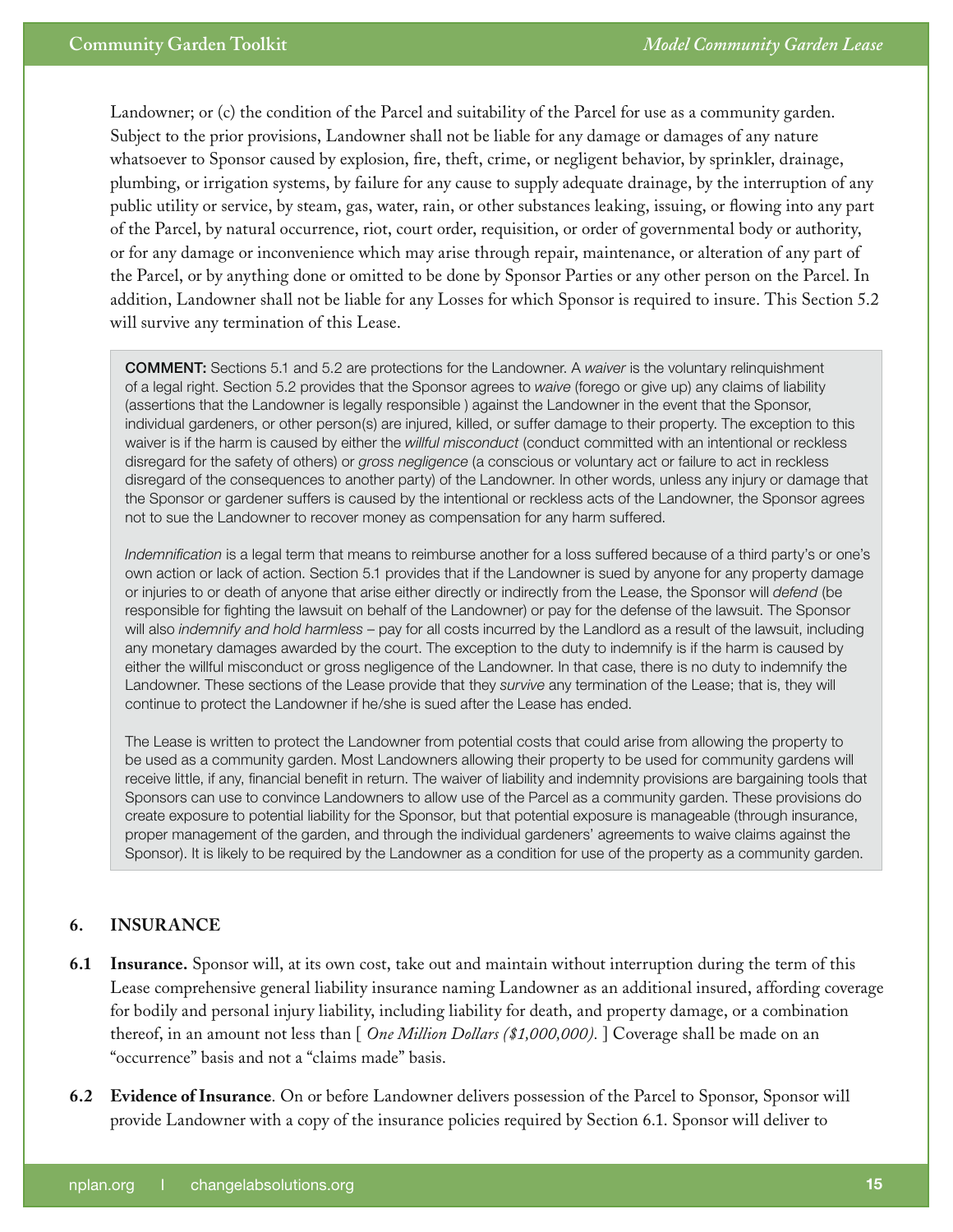#### **Community Garden Toolkit**

Landowner evidence of each renewal or replacement of any required insurance policy at least 10 days prior to the expiration of such policy. In lieu of the actual policies, Sponsor may deliver to Landowner a certificate of insurance evidencing Sponsor's insurance policies, provided that Landowner also receives a copy of the endorsement naming Landowner as an additional insured.

COMMENT: Section 6.1 establishes the type of insurance that the Sponsor must carry during the term of the Lease. Comprehensive general liability insurance broadly covers an insured's liability exposure. An occurrence-based liability policy provides that each instance of injury or damage triggers the insured's entitlement to benefits. A *"claims-made"* policy provides coverage for claims made during the specific period, regardless of when the incidents that give rise to the claims occurred. Section 6.2 requires the Sponsor to give a copy to the Landlord of the policies or the endorsement naming the Landowner as an additional insured under the policies. The parties can adjust the amount and types of insurance to reflect their agreement. If the Sponsor is new to garden sponsorship, it should confirm that its current insurance coverage is sufficient to cover its sponsorship.

#### **7. GENERAL PROVISIONS**

COMMENT: Section 7 provides *boilerplate*, or standard, language found in most contracts.

**7.1 Entire Agreement.** This Lease is the entire agreement between Landowner and Sponsor and supersedes all prior or contemporaneous written and oral agreements, negotiations, correspondence, course of dealing and communications between Landowner and Sponsor relating to the same subject matter.

COMMENT: This section provides that the Lease constitutes the sole rights and obligations of the parties. It expresses the intent of the parties that any oral or written agreements or communications, such as "handshake deals," before or during the existence of the Lease are not valid or enforceable. It is important that the parties ensure that the Lease accurately reflects their understanding of their agreement, because in the case of a dispute, the Lease will be the final determinant of the agreement.

**7.2 Modification and Severability.** This Lease may be modified only as stated in a writing signed by both Landowner and Sponsor which states that it is an amendment to this Lease. If any provision in this Lease is held invalid or unenforceable, the other provisions will remain enforceable, and the invalid or unenforceable provision will be considered modified so that it is valid and enforceable to the maximum extent permitted by law.

COMMENT: This section provides that any changes to the Lease must be in writing and signed by both parties in order to be valid and enforceable. It also expresses the intent of the parties that if a court finds that any section of the Lease is invalid or unenforceable, the other portions of the Lease will remain enforceable.

**7.3 Waiver**. Any waiver of any term of this Lease must be in writing. Failure, neglect, or delay by a party at any time to enforce the provisions of this Lease will not be considered a waiver of that party's rights under this Lease. Any waiver shall not be considered a waiver of any later breach or of the right to enforce any provision of this Lease.

COMMENT: A *waiver* is the voluntary relinquishment of a legal right. This section provides that if any party wants to give up any right given under the Lease, the party has to do so in writing. It also provides that the rights and obligations of the Lease continue even if a party fails to enforce or delays in enforcing the lease.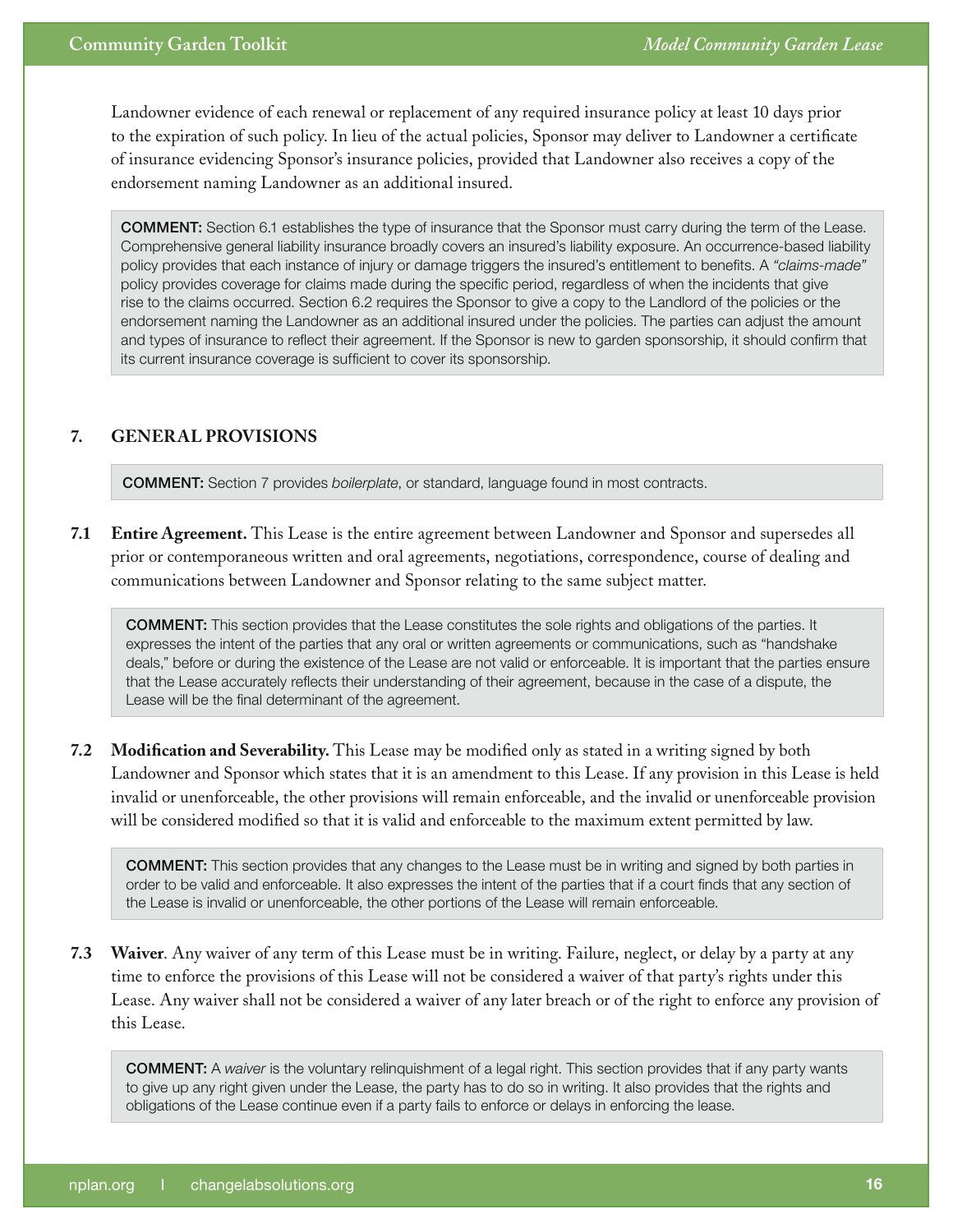**7.4 Counterparts.** This Lease may be executed in one or more counterparts, each of which shall be deemed an original and all of which will be taken together and deemed to be one instrument. Transmission by fax or PDF of executed counterparts constitutes effective delivery.

COMMENT: This section provides that the parties can sign their agreement separately and on separate copies of the lease *counterparts* and each copy will be considered an original document – meaning that the Lease will be considered signed and enforceable. This section also allows the parties to send the signed copies to each other by fax or email of a PDF and have that delivery considered effective.

**7.5 Third-Party Beneficiaries**. Except as specifically provided in Section 5 of this Lease, this Lease is for the exclusive benefit of Landowner and Sponsor, and not for the benefit of any third party including, without limitation, any gardener, employee, or volunteer of Sponsor. All Landowner Parties are an express third party beneficiary of Section 5.

COMMENT: A *third-party beneficiary* is a person or persons who, though not a party to a contract or lease, may benefit from the agreement. Here, the gardeners, although not a party to the Lease, will receive some benefit from the existence of the Lease – the ability to garden. Sometimes, third-party beneficiaries are found to have enforceable rights under an agreement, allowing them to go to court to enforce those rights. This provision makes clear the intentions of the parties that the gardeners (or any other person or entity) have no legally enforceable rights under the Lease even though they receive some benefit from it. The provision is included to protect the Landowner from lawsuits from gardeners or anyone else that may claim they have enforceable rights under the Lease. This section does allow one exception where a third party may have an enforceable right. The exception is that all of the "Landowner Parties" listed in section 5 are beneficiaries of the waiver and indemnity provisions of section 5. Therefore, the Landowner Parties have a right to sue to enforce the waiver and indemnity provision in section 5.

**7.6 Notices**. Notices and consents under this Lease must be in writing and delivered by mail, courier, or fax to the addresses set out on the signature page of this Lease. These addresses may be changed by written notice to the other party. Notices given in the manner provided by this Section 7.4 will be considered given two business days after deposit in the mail, or the first business day after delivery to a courier or delivery by fax.

COMMENT: This section is a standard provision in contracts. The Lease sets forth certain provisions that require one party to give notice to the other before exercising a right. For example, in section 4.1, a party may terminate the Lease by giving the other party notice of the termination. It is important to establish the particular addresses where the parties must send these types of notices or consents (agreement to a particular condition or even in a contract) so that the parties receive these important communications. The section also includes standard contract language for when those notices are considered effective.

**7.7 Governing Law; Jurisdiction and Venue**. This Lease is governed by [ *insert state name here* ] law. Sponsor consents to the exclusive jurisdiction and venue of the state and federal courts of [ *city or county, state ]* 

COMMENT: The section is a standard provision in contracts. This provision sets forth the state law that will govern the interpretation of the Lease and establishes that any lawsuits must be filed in the specific county and state listed.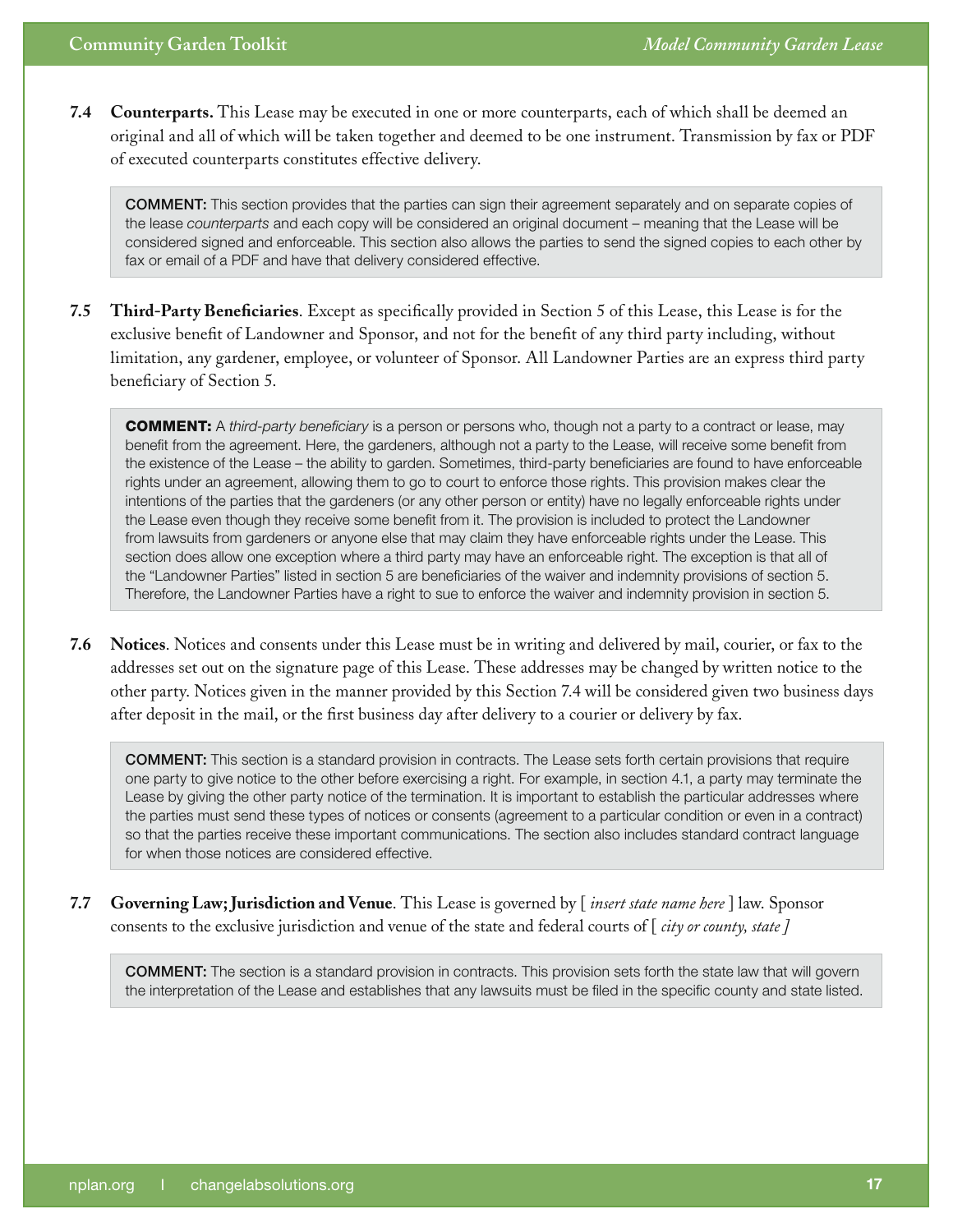This Lease is signed by Landowner and Sponsor as of the date first written above.

| <b>LANDOWNER</b>    | <b>SPONSOR</b> |
|---------------------|----------------|
| By: $\qquad \qquad$ |                |
| Name:               |                |
| Title:              |                |
|                     |                |
|                     |                |
|                     |                |
|                     |                |

#### **EXHIBITS**

Exhibit A: Parcel Map

Exhibit B: Form of Garden Rules and Regulations

Exhibit C: Form of Gardener Agreement and Waiver of Liability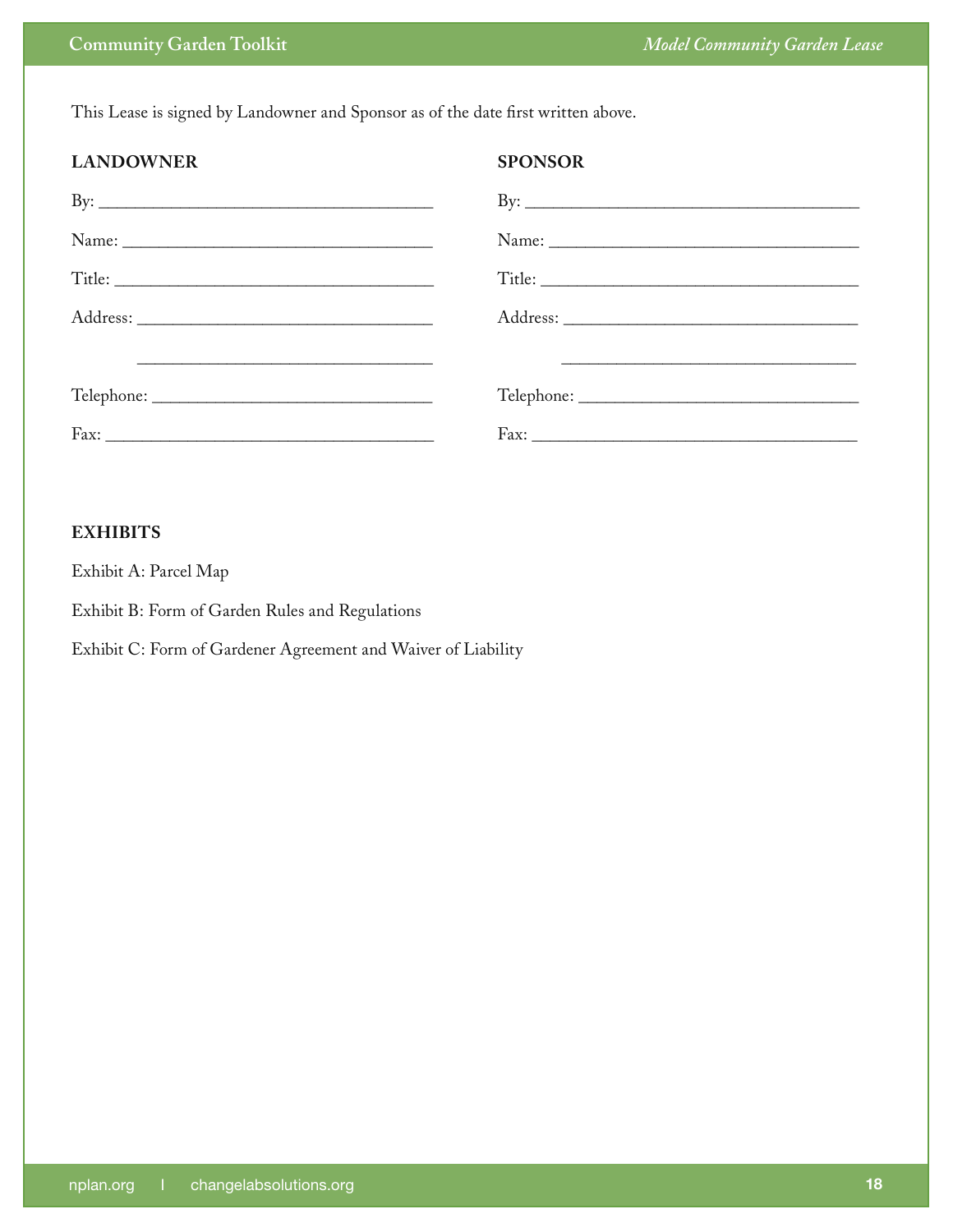### **Exhibit A: Parcel Map**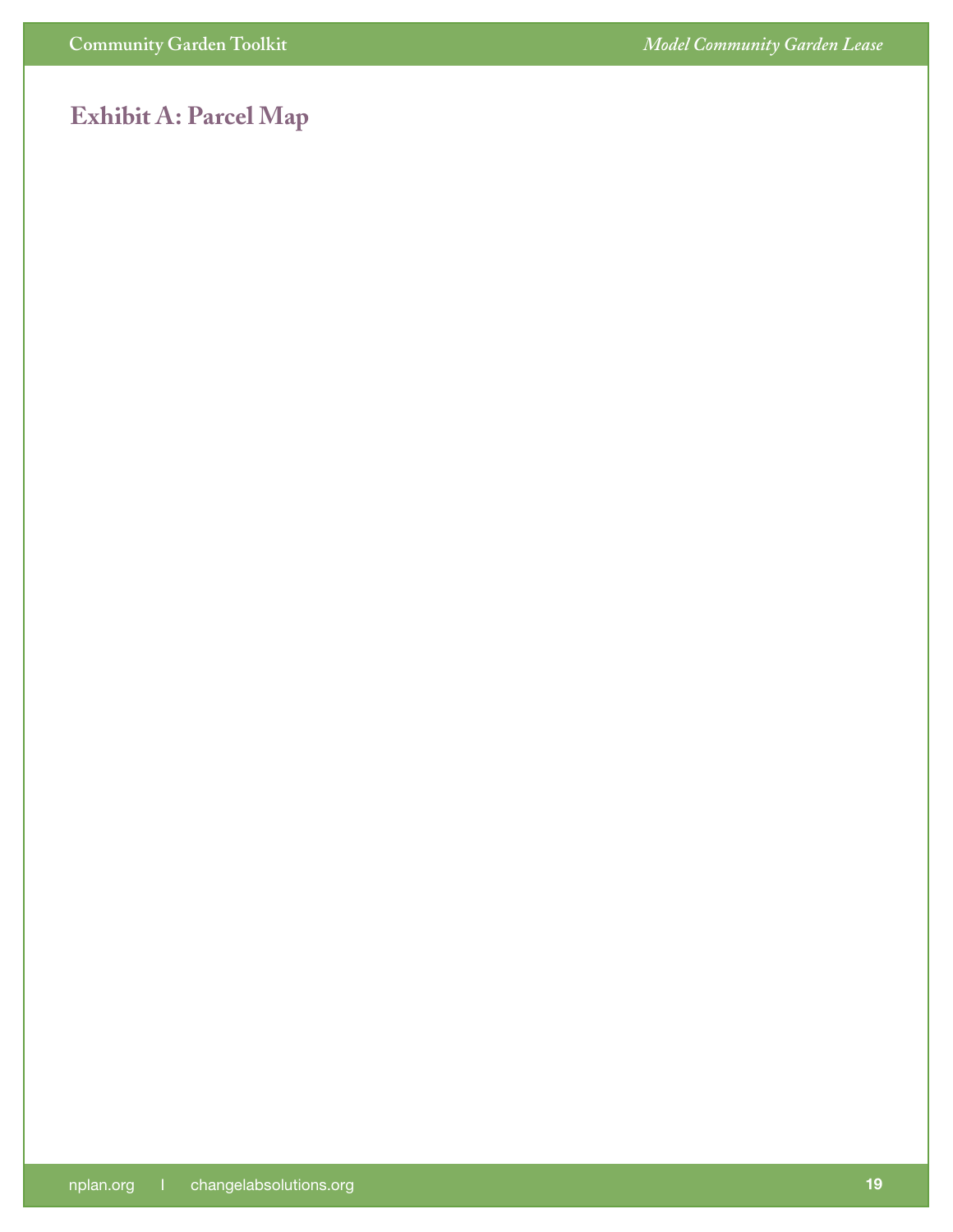### **Exhibit B: Form of Garden Rules and Regulations**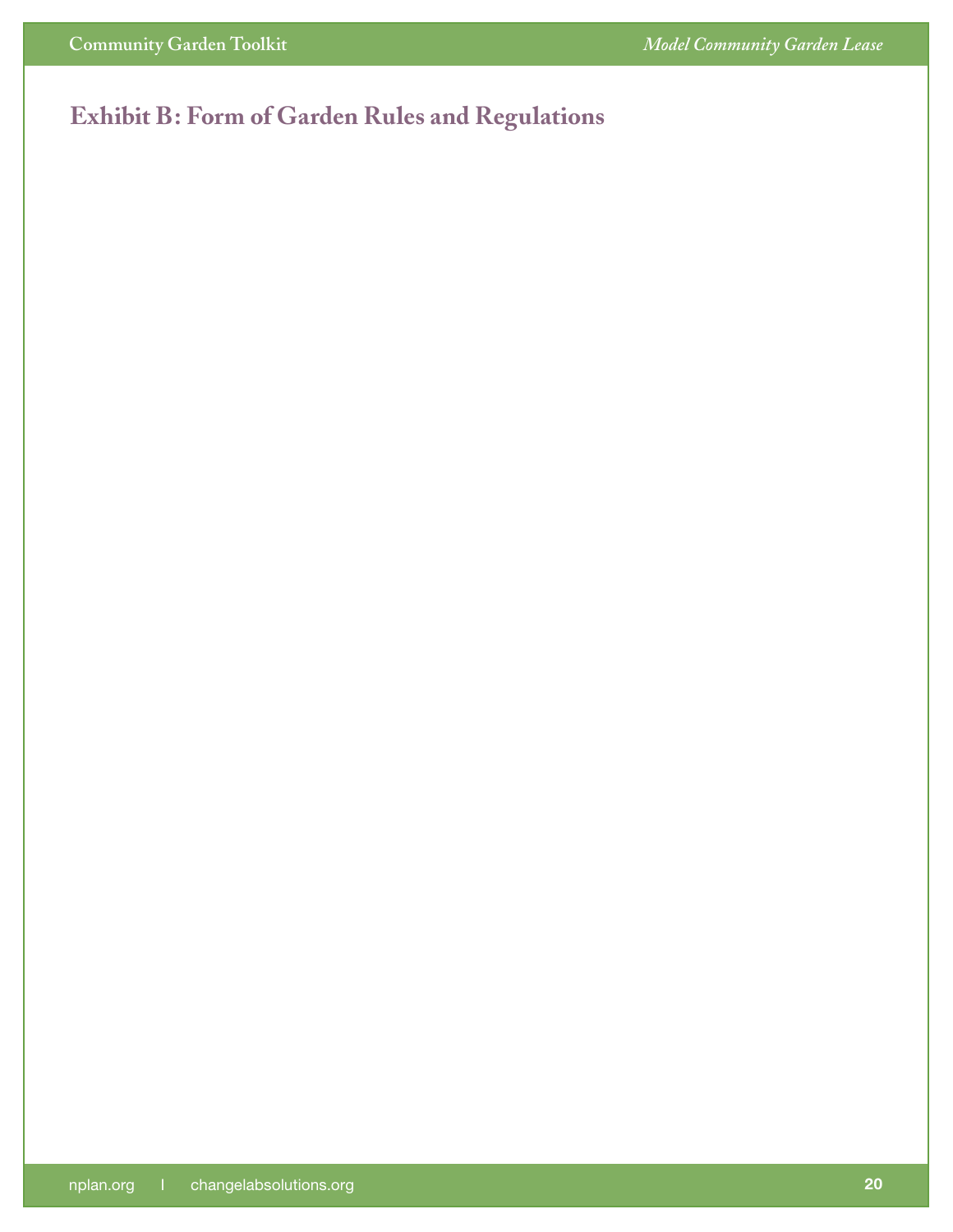### **Exhibit C: Form of Gardener Agreement and Waiver of Liability**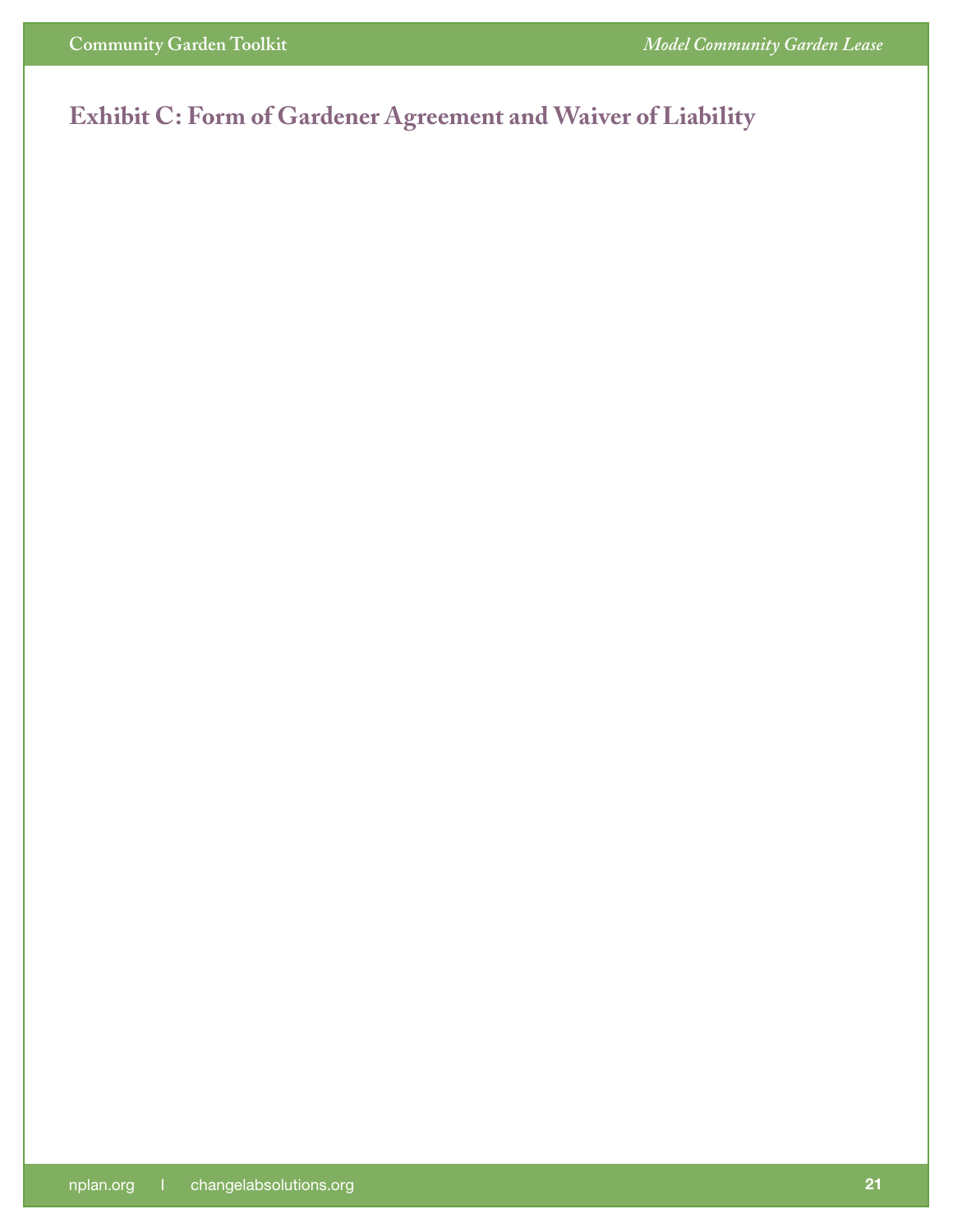# <span id="page-21-0"></span>**Model Gardener's Agreement**

The Model Gardener's Agreement is a binding agreement between an individual gardener and the nonprofit organization ("Sponsor") managing the community garden. It sets forth the terms under which the gardener can use a plot in the garden and is designed for use with the Model Community Garden Rules and Model Community Garden Lease.

The most important factor for a successful community garden is a trusting relationship between the parties. Ensuring that gardeners not only understand the Garden Rules and the responsibilities required for garden participation but also have an open line of communication with the Sponsor is the best way to prevent problems from occurring. The Gardener's Agreement acts primarily as a backstop to resolve a problem when informal dispute resolution is unsuccessful.

The Gardener's Agreement gives the gardener a temporary right to garden during the time period provided in the Agreement. In exchange, it requires the gardener to agree to comply with all of the Garden Rules and provides that failure to abide by the Rules may result in the gardener losing the right to participate in the Garden. The Agreement also requires the gardener to waive any claims against (that is, give up any right to sue) the landowner and sponsoring organization in the unlikely event of property damage, injury, or death. A gardener's waiver is given in exchange for the benefit of having a plot of land to garden. Because gardening is, generally, a low-risk activity, the gardener receives a valuable benefit – the opportunity to garden – in exchange for forgoing an opportunity to sue, which the gardener likely would never exercise. Once the Agreement is signed and the gardener has had an orientation, the Agreement becomes effective and the parties carry out their duties as described in the Agreement.

The comments sections explain the provisions of the Agreement. The language in italics within the text of the Agreement describes the information needed to insert in the blank spaces.

### **Model Gardener's Agreement**

**Garden Use, Waiver of Liability, Release and Indemnification Agreement**

| E-mail: |
|---------|
|         |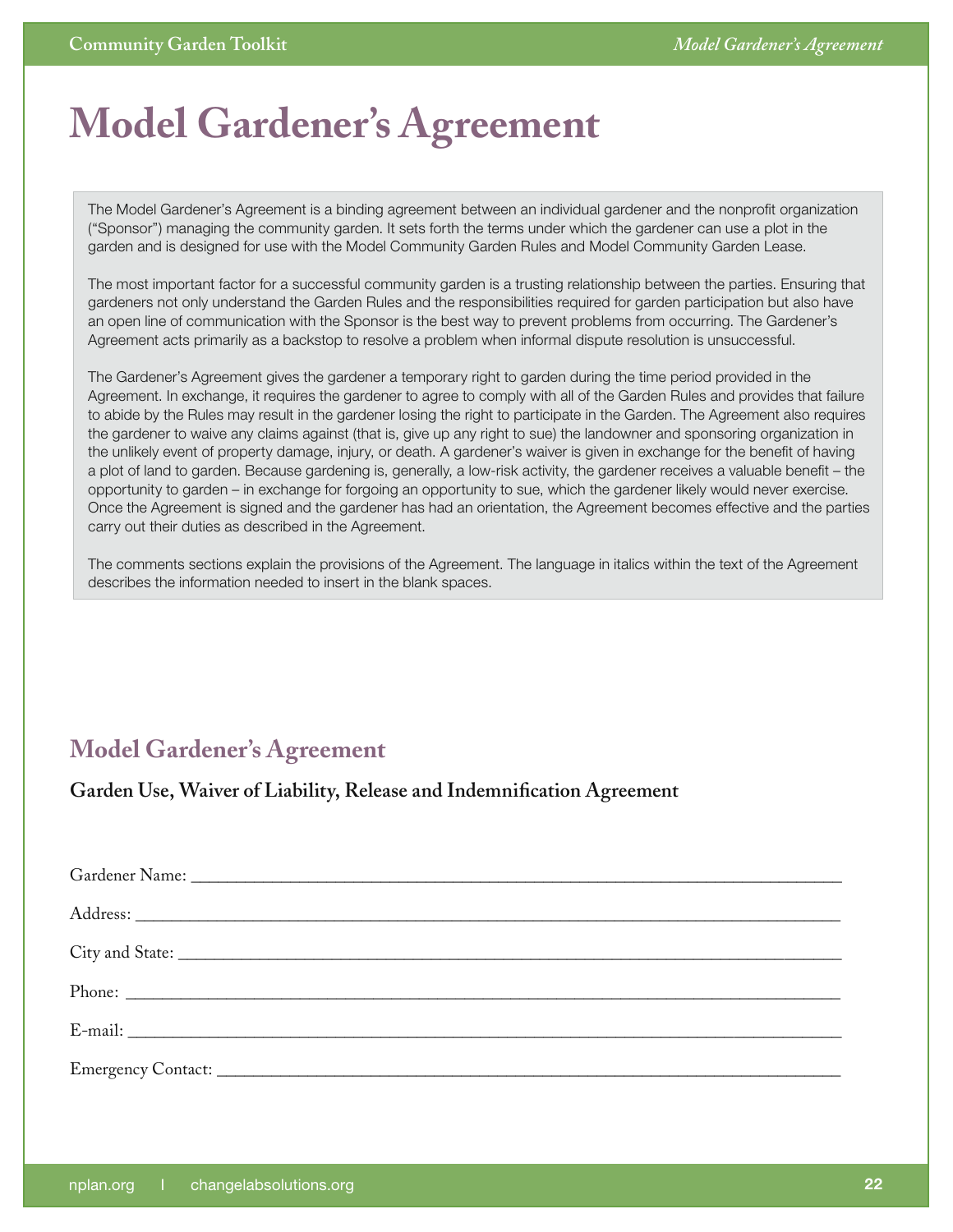Welcome to \_\_\_\_\_\_\_\_\_\_ Community Garden (the "Garden"). *[ Name of organization managing the Garden ]*, called "Sponsor" or "we" in this document, is a nonprofit organization that sponsors and manages the Garden as part of carrying out its mission. This document is a legal contract between you and the Sponsor.

#### **1. TEMPORARY RIGHT TO GARDEN**

**1.1 Plot**. You have the temporary right to garden in plot \_\_\_\_(the "Plot") in the Garden, [as identified in the *Garden map attached to this agreement. ] (In legal terms, you have a "license" to garden.)* Your immediate family members may garden with you as your guests. You may use the Plot from *[ day, month, year ]* to *[ day, month, year ] (duration of Gardener's use of the plot).*

COMMENT: Some community gardens provide joint cultivation areas rather than individual plots. If so, the language can be changed to refer to the cultivation area rather than an individual plot.

The Agreement allows the gardener to temporarily use the property to garden during the indicated time period. We recommend having gardeners sign the Agreement annually, perhaps at the annual meeting.

- **1.2 No Refund.** You understand that you will not get a refund or reimbursement for your expenses, or any other payment if you decide not to garden or if the Sponsor terminates your right to garden, even if you spend a lot of time and money on the garden. You understand that only you and no one else, including your family, has any rights under this Agreement.
- **1.3** Fee. When you sign this document, you will pay a fee of \$\_\_\_\_\_\_\_\_\_\_\_\_to use the Plot. Thereafter, you will pay an annual fee, no later than *[ annual date of payment ].* You understand that we may increase the fee in future years.

COMMENT: The Sponsor may choose not to require payment or to require only a nominal payment.

**1.4 No Transfers**. You cannot let anyone other than your immediate family garden here unless we give our agreement in writing.

#### **2. LIABILITY WAIVER, RELEASE, INDEMNIFICATION AND ACKNOWLEDGEMENTS**

- **2.1 Awareness of Risk**. You understand that participating in the Garden has a risk of death or injury to yourself or your guests and damage to your personal property. The risks could be caused by you, other gardeners, the Sponsor, or the owner of the property on which the Garden is located (referred to as "Landowner.") The risks could also come from the condition of the land where the Garden is located, or the equipment and tools available at the Garden, or the weather or other environmental or local conditions. You also understand that hazardous conditions may exist at the Garden and that other gardeners may be unskilled.
- **2.2 Assumption of Risk and Waiver and Release of Claims**. In exchange for your right to participate in the Garden, you agree to take on the risk of harm even if the potential harm is caused by someone else. (In legal terms, you agree to "assume the risk.") You also agree to give up ("waive") any right you may have to sue or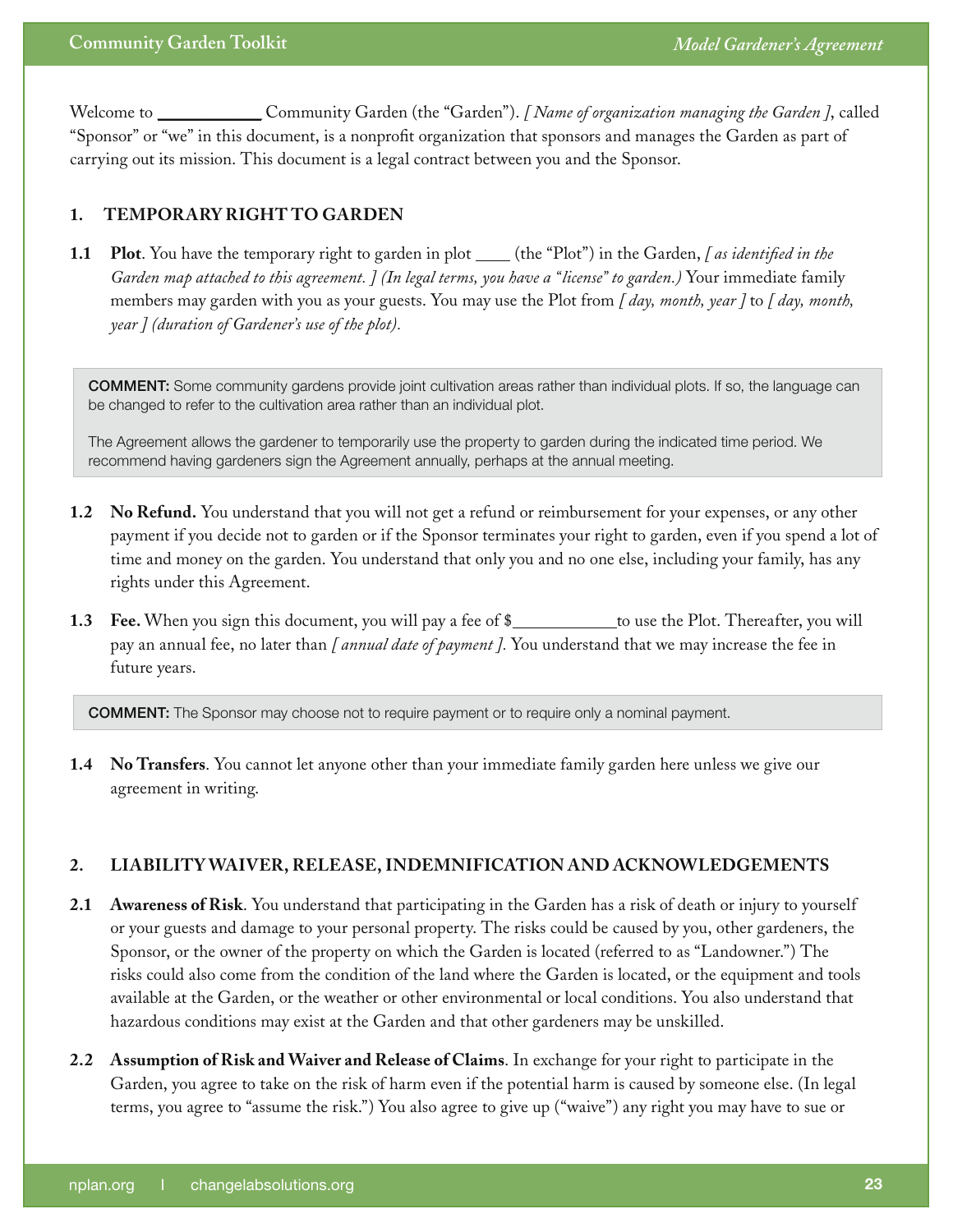otherwise attempt to collect money from the Landowner, Sponsor, their board members, employees, volunteers, or anyone acting on their behalf (referred to altogether as "Released Parties") for any losses or damages resulting from death, injury, or property damage to you, anyone else, or any property, that occurs while you or your guests are in the Garden. (In legal terms, you "waive and release all claims" against the Released Parties.) You understand that the Sponsor would not permit you to participate in the Garden without your agreeing to these waivers and releases.

- **2.3 Medical Care Waiver**. You give up any right to sue or otherwise attempt to collect money from ("waive and release any claim from") the Released Parties arising out of any first aid, treatment, or medical service, including the lack of such or timing of such, given in connection with your participation in the Garden. You understand that you are not covered by or eligible for any insurance, health care, workers' compensation, or any other benefits maintained by Sponsor.
- **2.4 Indemnification**. You are responsible for any damages or losses suffered by the Sponsor that are caused by your or your guests' actions. (In legal terms, you agree to indemnify and hold the Released Parties harmless.)
- **2.5 Publicity**. You agree to allow us or the Landowner to use any photographs, interviews, videotapes, film, other visual or auditory recordings, or any other medium, including the internet, of you or your guests that we or others may create in connection with your or your guest's participation in the Garden. You agree that you do not have to inspect or approve the finished project and you are not entitled to any compensation for the finished product.

#### **3. TERMINATION**

- **3.1 Failure to Comply with Agreement or Garden Rules**. You confirm that you have read a copy of the Garden Rules attached to this Agreement and you will comply with them. If you fail to obey the Agreement or the Garden Rules, we can terminate your right to garden.
- **3.2 Termination of Lease**. If the Landowner terminates our Lease for the land where the garden is located, your right to garden will end. The Landowner can terminate our Lease at any time. We will notify you if the Landowner terminates the Lease.

#### **4. OTHER PROVISIONS**

- **4.1 Entire Agreement, Severability and Modification**. If any part of this Agreement is ineffective, the remaining portions of the Agreement remain in effect. Any changes to this Agreement have to be in writing and signed by you and the Sponsor.
- **4.2 Third-Party Beneficiaries**. You understand that this Agreement gives the Landowner a right to enforce certain parts of this Agreement against you by going to court. (In legal terms, the Landowner is an "express third party beneficiary.") The Landowner can enforce Sections 2 and 3.2 of this Agreement.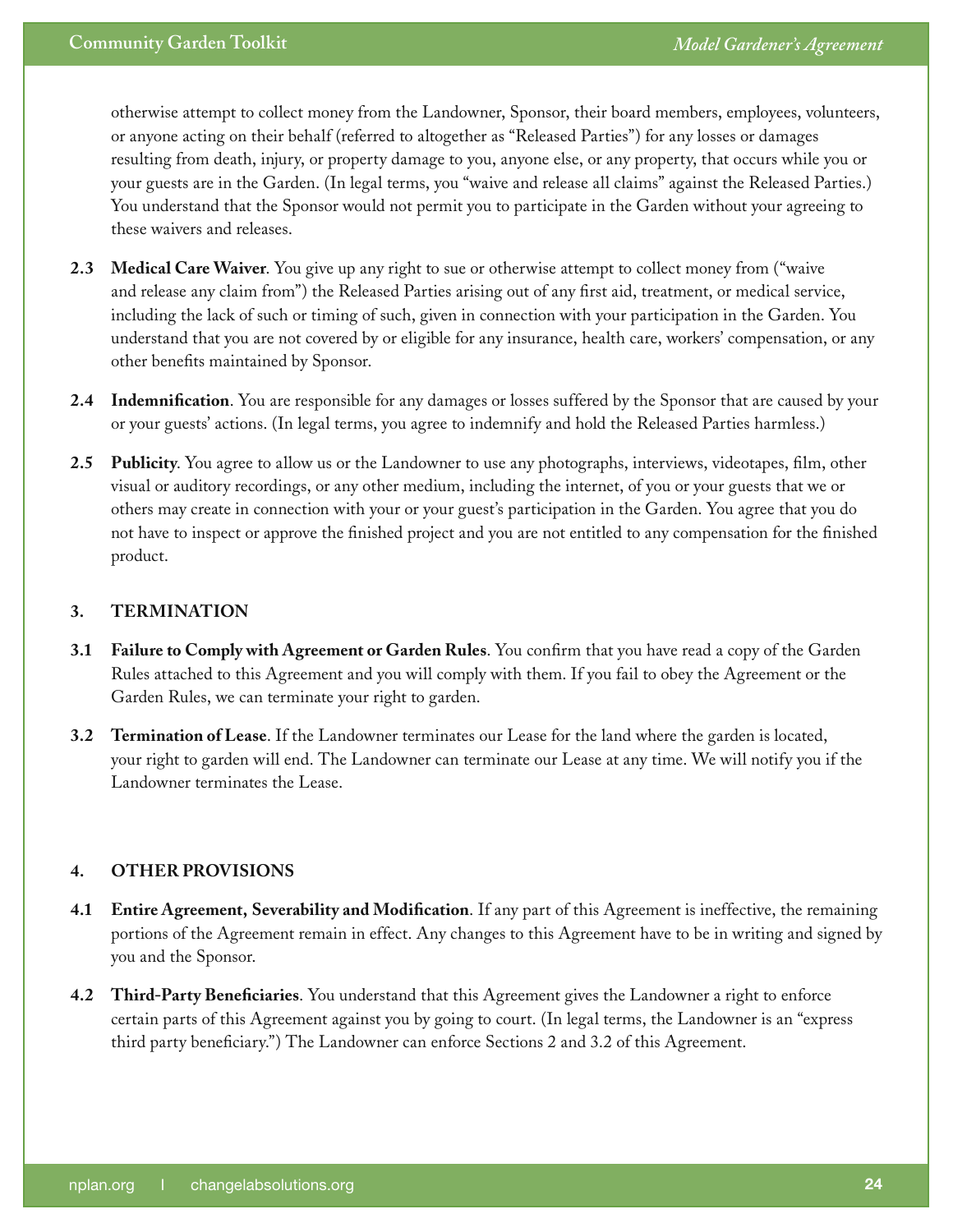| <b>GARDENER</b>                    | <b>SPONSOR</b>                              |
|------------------------------------|---------------------------------------------|
| By: $\qquad \qquad$<br>(signature) | By: $\overline{\phantom{a}}$<br>(signature) |
|                                    |                                             |
|                                    | Title:                                      |
|                                    |                                             |

#### **ATTACHMENT:** Garden Rules

**Community Garden Toolkit**

*Model Gardener's Agreement*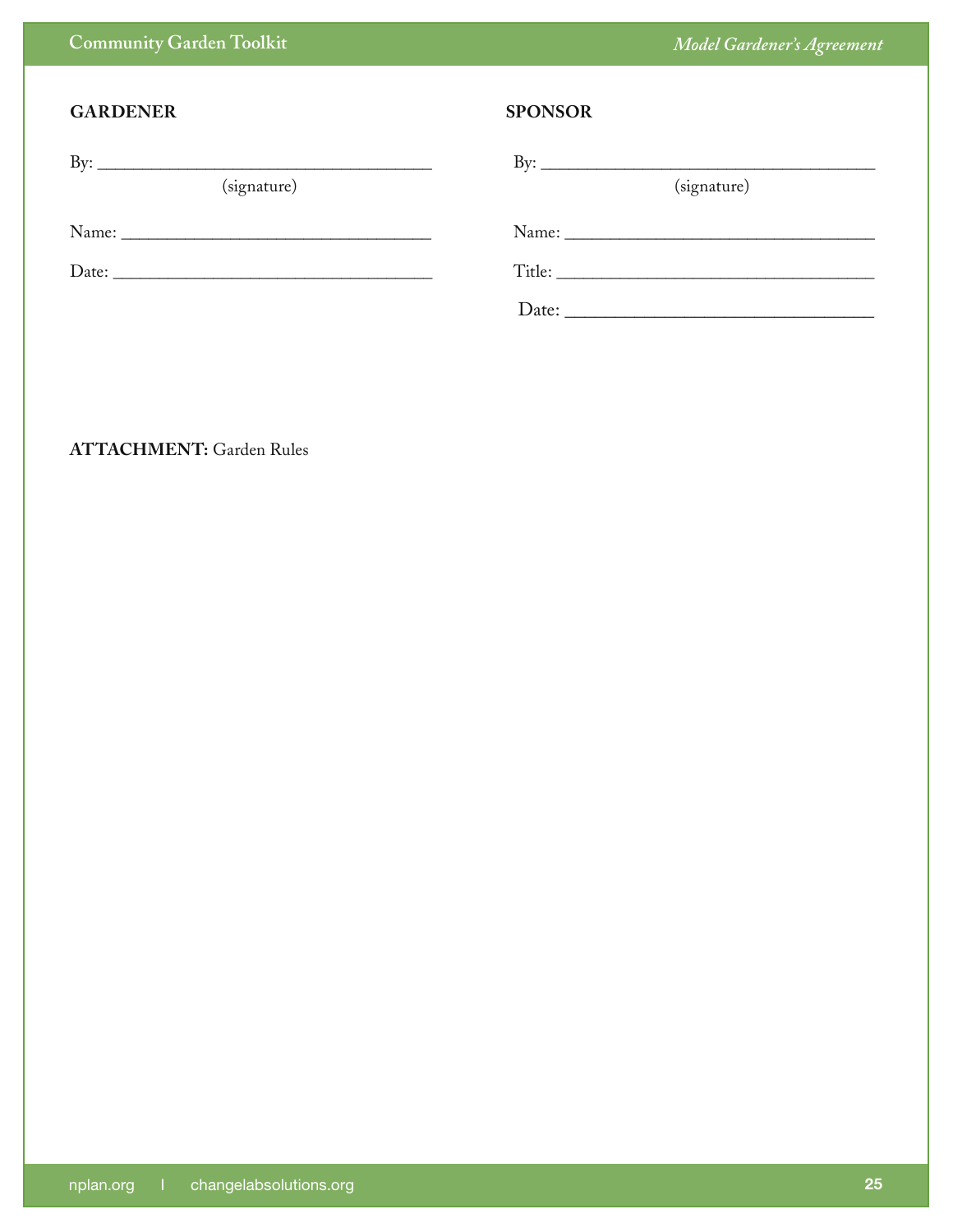# <span id="page-25-0"></span>**Model Community Garden Rules**

The Model Community Garden Rules set forth the operating rules for a community garden. They are designed to be used with the attached Model Lease and Gardener's Agreement. There are many different types of community gardens, with different governing structures and operating models. The Garden Rules are intended as a starting framework that can be tailored based on the needs of the specific garden, the parties, and the gardening community. Because the Sponsor is ultimately legally responsible to the Landowner for operation of the garden, the Garden Rules give final authority for many decisions to the Sponsor. Even so, the Sponsor could choose to delegate some of those decisions to the gardening leadership team.

From a legal perspective, Garden Rules are a tool to:

- • Maintain the safety of all participants
- Maintain the property safely
- Prevent disputes
- Provide a fair method for resolving disputes to prevent them from escalating
- Prevent disturbances to neighboring property owners and residents

In addition, having and following carefully thought-out Garden Rules can demonstrate to the Landowner that the proposed garden will be operated safely and responsibly, helping convince the Landowner to allow use of the property as a community garden.

To address communities' varying needs, we offer comments explaining the provisions or options. The comments and options are written in italics. Text in brackets is suggested, but should be altered to meet local conditions. When modifying these Rules, consider how changes may affect the factors listed above.

### **\_\_\_\_\_\_\_\_\_\_\_\_\_\_\_\_\_\_\_\_\_\_\_\_\_ Community Garden Rules**

This document sets out the rules that govern the Community Garden (the "Garden"). These Rules are intended to help all our Gardeners grow fresh, healthy food in a thriving garden, to help create a sense of community among our gardeners, and to help the Garden to be a good neighbor.

 (the "Sponsor") is a nonprofit organization that leases the land for the Garden, sponsors the Garden, and administers these Rules. Every person who has a plot in the Garden (called "Gardeners") must sign a legal agreement with Sponsor in which the Gardener agrees to comply with these Rules.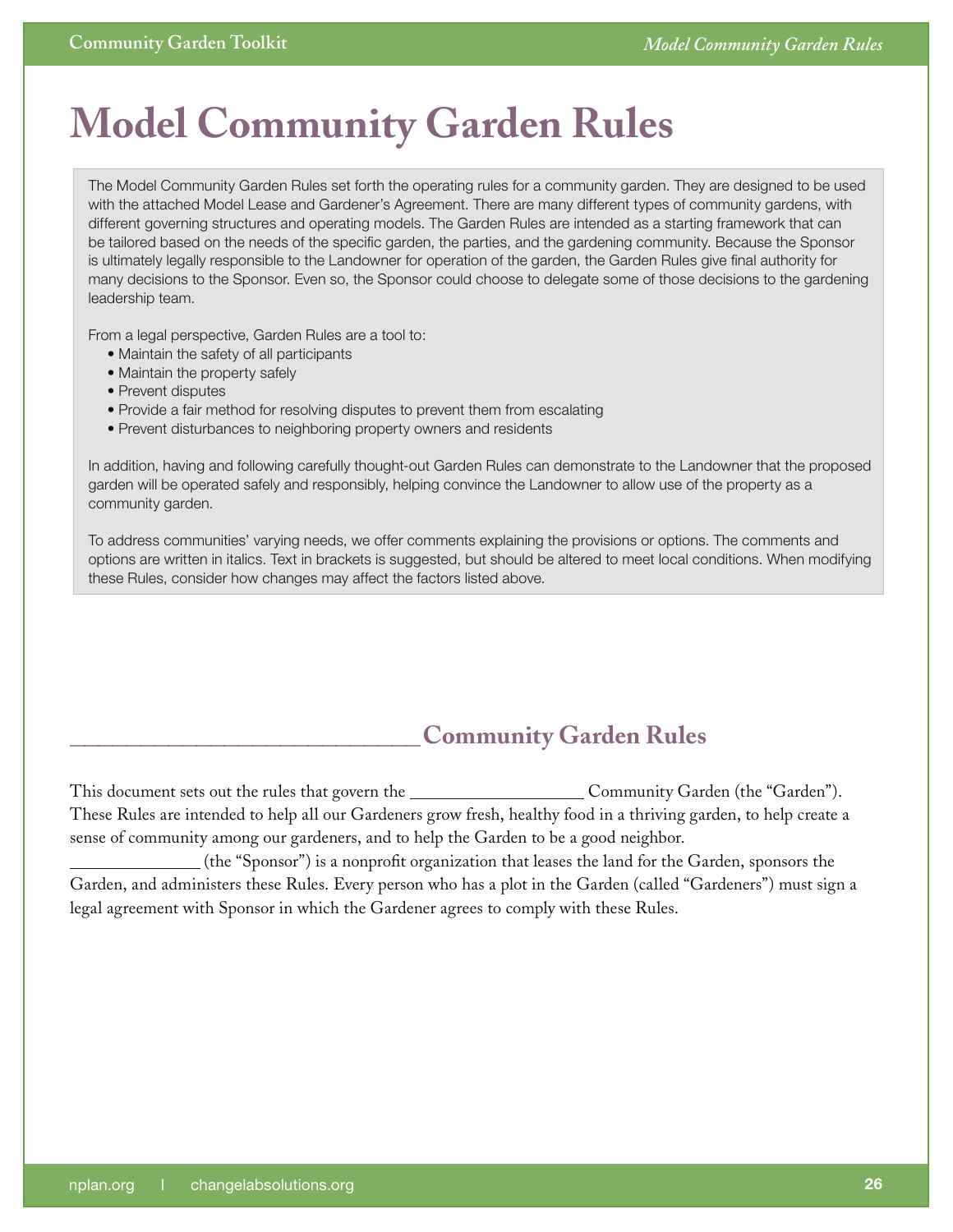#### **A. ACCESS TO THE GARDEN**

| Season:                   | The Garden is open and accessible [ all year. Alternative: from _____ to _____ ].                                                                                                                                                                                                                                                                                                                                                                                                                                                                                                                                                                                                                                                                                                                                                                                                                                                                                                                                                                                         |
|---------------------------|---------------------------------------------------------------------------------------------------------------------------------------------------------------------------------------------------------------------------------------------------------------------------------------------------------------------------------------------------------------------------------------------------------------------------------------------------------------------------------------------------------------------------------------------------------------------------------------------------------------------------------------------------------------------------------------------------------------------------------------------------------------------------------------------------------------------------------------------------------------------------------------------------------------------------------------------------------------------------------------------------------------------------------------------------------------------------|
| Hours:                    | Gardeners may be in the Garden between [6] am and [8] pm. [Alternative: dawn to<br>$dusk.$ ]                                                                                                                                                                                                                                                                                                                                                                                                                                                                                                                                                                                                                                                                                                                                                                                                                                                                                                                                                                              |
| <b>Keys and Security:</b> | Sponsor will give each Gardener one key to the Garden [ or the combination or code to open<br>the lock]. [ Gardeners will pay a \$___ deposit in exchange for receiving the key. The deposit<br>will be returned when Gardener returns the key upon vacating his or her plot. ] Gardeners may<br>not make any copies of the key. On leaving the Garden, Gardeners are responsible for<br>locking the gate if there are no other individuals in the Garden. Gardeners will follow any<br>additional security guidelines that may be announced by Sponsor.<br><b>Comment:</b> Some gardens may not have gates secured by locks. If so, consider whether there<br>are other security measures or a "closing" protocol gardeners should follow and change the text<br>accordingly. Locked gates may lower the risk of vandalism, theft, and liability.                                                                                                                                                                                                                        |
| <b>B. GARDEN PLOTS</b>    |                                                                                                                                                                                                                                                                                                                                                                                                                                                                                                                                                                                                                                                                                                                                                                                                                                                                                                                                                                                                                                                                           |
| Use of Own Plot:          | Gardeners may use only the plots assigned to them by the Sponsor [leadership team].<br>Gardeners will maintain their plants within their plots and will trim any plants that<br>extend into neighboring plots or into common areas. Gardeners may not alter the<br>dimensions of their plot.<br>Comment: Some gardens use joint cultivation areas. If so, change the text in these Rules to address<br>the Gardeners' responsibilities when gardening in the joint cultivation areas.                                                                                                                                                                                                                                                                                                                                                                                                                                                                                                                                                                                     |
| <b>Plantings:</b>         | Gardeners may plant vegetables, fruits, and flowers. Gardeners may not grow any plants<br>above $[4]$ feet in height.<br>[Alternative language: Gardeners may plant vegetables, fruits, and flowers. Gardeners<br>may not maintain plantings or plant-supporting structures that impede the security of the<br>garden or impede adjacent gardeners' access to sunlight by the nature of their height, mate–<br>rial or density. ]<br><b>Comment:</b> Landowners may want to impose a height limit on plants for safety reasons or out of<br>deference to neighbors. Some communities have zoning or other restrictions regarding landscaping<br>that blocks views or shades adjacent property. It is important to check local laws before increasing<br>height restrictions. For gardens with a shorter lifespan, the Sponsor may recommend that<br>Gardeners not grow plants that take multiple years to produce food. In addition, the Sponsor<br>may wish to maintain a list of plants prohibited in the Garden, such as highly invasive vines or<br>stinging nettles. |
| Supplies:                 | Gardeners are solely responsible for the planning and management of their own plots,<br>including providing their own seeds, plants, fertilizer, and any tools not provided by<br>Sponsor or Gardeners collectively.                                                                                                                                                                                                                                                                                                                                                                                                                                                                                                                                                                                                                                                                                                                                                                                                                                                      |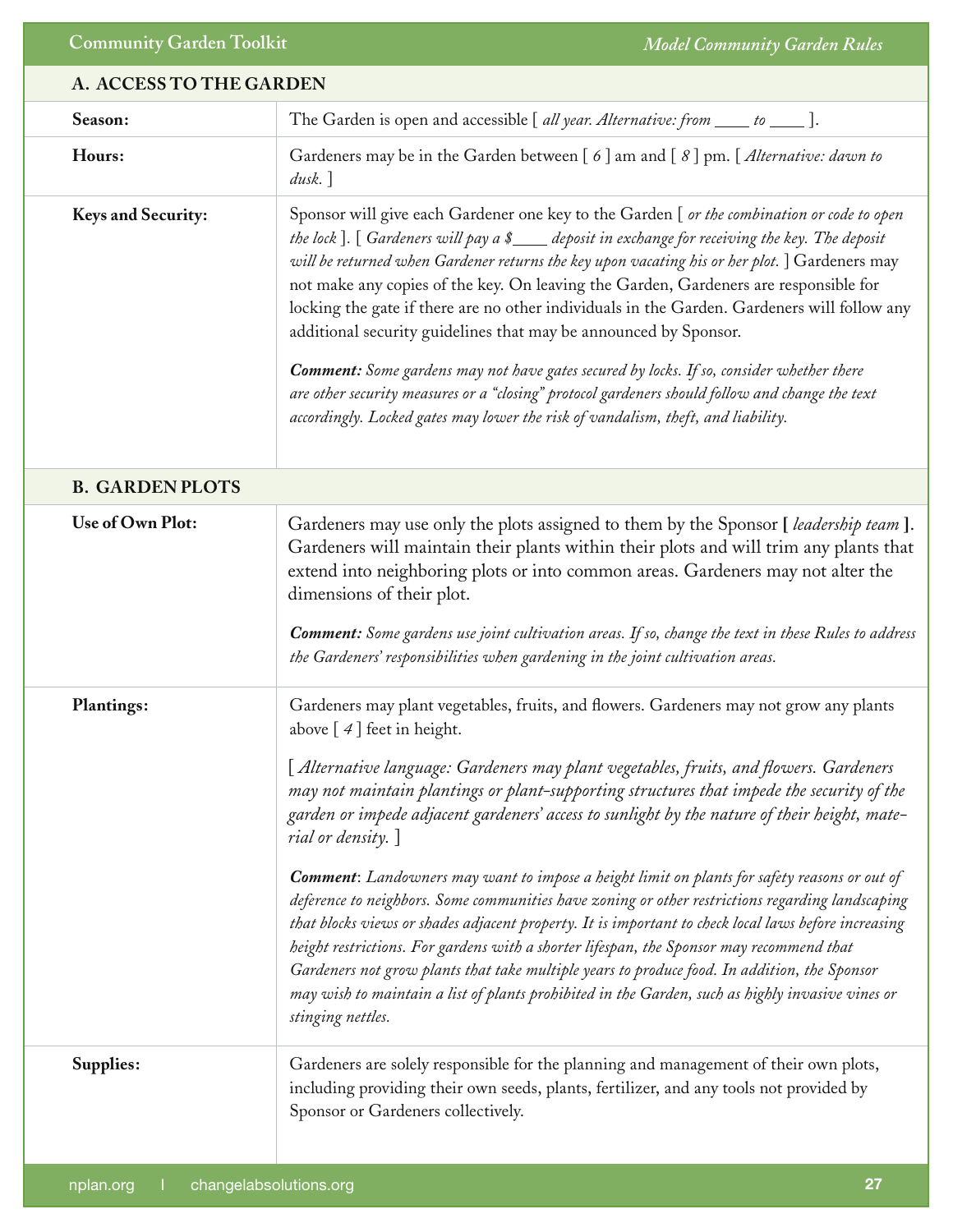| <b>Community Garden Toolkit</b>       | <b>Model Community Garden Rules</b>                                                                                                                                                                                                                                                                                                                                                                                                                                                                                |
|---------------------------------------|--------------------------------------------------------------------------------------------------------------------------------------------------------------------------------------------------------------------------------------------------------------------------------------------------------------------------------------------------------------------------------------------------------------------------------------------------------------------------------------------------------------------|
| <b>Organic Methods:</b>               | Gardeners will garden organically. Gardeners will check with the Sponsor before applying<br>any fertilizers, pesticides, herbicides, or rodenticides, even if labeled "organic." Use of<br>compost, organic mulch, and weeding is always acceptable.                                                                                                                                                                                                                                                               |
| Water:                                | Each Gardener is responsible for watering his or her own plot [using the hose provided by<br>Sponsor or Gardeners collectively. ] Gardeners will not overwater their plants or leave a hose<br>unattended. [ <i>The cost of water is included in the cost of plot rental, so any excessive water usage</i><br>may cause the cost of plot rental to increase the following year. ]                                                                                                                                  |
| Tools:                                | Gardeners may bring their own tools into the Garden to use in their plots, but they cannot<br>store any tools in the Garden. Gardeners are responsible for any damage caused by tools<br>they bring into the Garden and so should use them with care. Gardeners may not use any<br>power tools, such as those that require gasoline, batteries, or electricity.                                                                                                                                                    |
| <b>Plot Maintenance</b><br>and Trash: | Gardeners will maintain their plots and adjacent paths in a clean and neat fashion,<br>promptly removing any weeds, overgrowth, or other waste from their plot. Gardeners will<br>promptly harvest edible plants. Gardeners are responsible for hauling and disposing of<br>their own trash, such as weeds, boxes, trays, bags, packets, and similar items.                                                                                                                                                        |
|                                       | [Summer gardening begins in early spring. Plots should be weeded and planted by [May 1]. Winter<br>gardening begins in early fall. Your plot should be replanted with a winter or cover crop, amended<br>with compost or covered by mulch by $[$ November $1]$ .]                                                                                                                                                                                                                                                  |
|                                       | <b>Comment:</b> This Rule should be changed to reflect local growing seasons and what gardening, if<br>any, occurs in the fall and winter months. Giving specific dates ensures that Gardeners understand<br>their responsibilities at the end of the growing season(s). Depending on the local climate, the Rules<br>should include responsibilities for leaf and snow removal. Finally, it may be helpful to provide a<br>chart that designates all of the maintenance chores and the responsibilities for them. |
| Yearly Clean-up:                      | Gardeners will perform a yearly clean-up on their plots on [ date to be determined by Sponsor. ]                                                                                                                                                                                                                                                                                                                                                                                                                   |
| [Compost:]                            | [ Gardeners will place any organic waste such as weeds, dead plants, or rotten produce, in the<br>compost pile designated by Sponsor.]                                                                                                                                                                                                                                                                                                                                                                             |
|                                       | Comment: Compost feasibility varies from site to site, but should be encouraged. Some<br>communities have local laws requiring composting. It is important to check local requirements and<br>to adjust the Rules accordingly. The Sponsor may also wish to have weeds composted separately and<br>exclude unchopped thick stems and diseased plant materials from compost piles.                                                                                                                                  |
| Absence:                              | Gardeners may not abandon their plots. Abandonment means failing to maintain a plot for<br>[2 weeks]. If a Gardener expects to be away from the Garden for more than [2 weeks],<br>but less than [3 months], he or she must inform Sponsor. The Gardener and the Sponsor<br>will then determine an alternative, such as a temporary substitute, acceptable to both.<br>Gardeners who are away for more than [ 3 months ] will lose their plots.                                                                    |
| <b>No Personal Property:</b>          | Gardeners may not keep any personal property on their plots or in the Garden when<br>they are not in the Garden. If Gardeners leave personal property on their plots after the<br>termination of their participation in the Garden, Sponsor can keep and sell the abandoned<br>property.                                                                                                                                                                                                                           |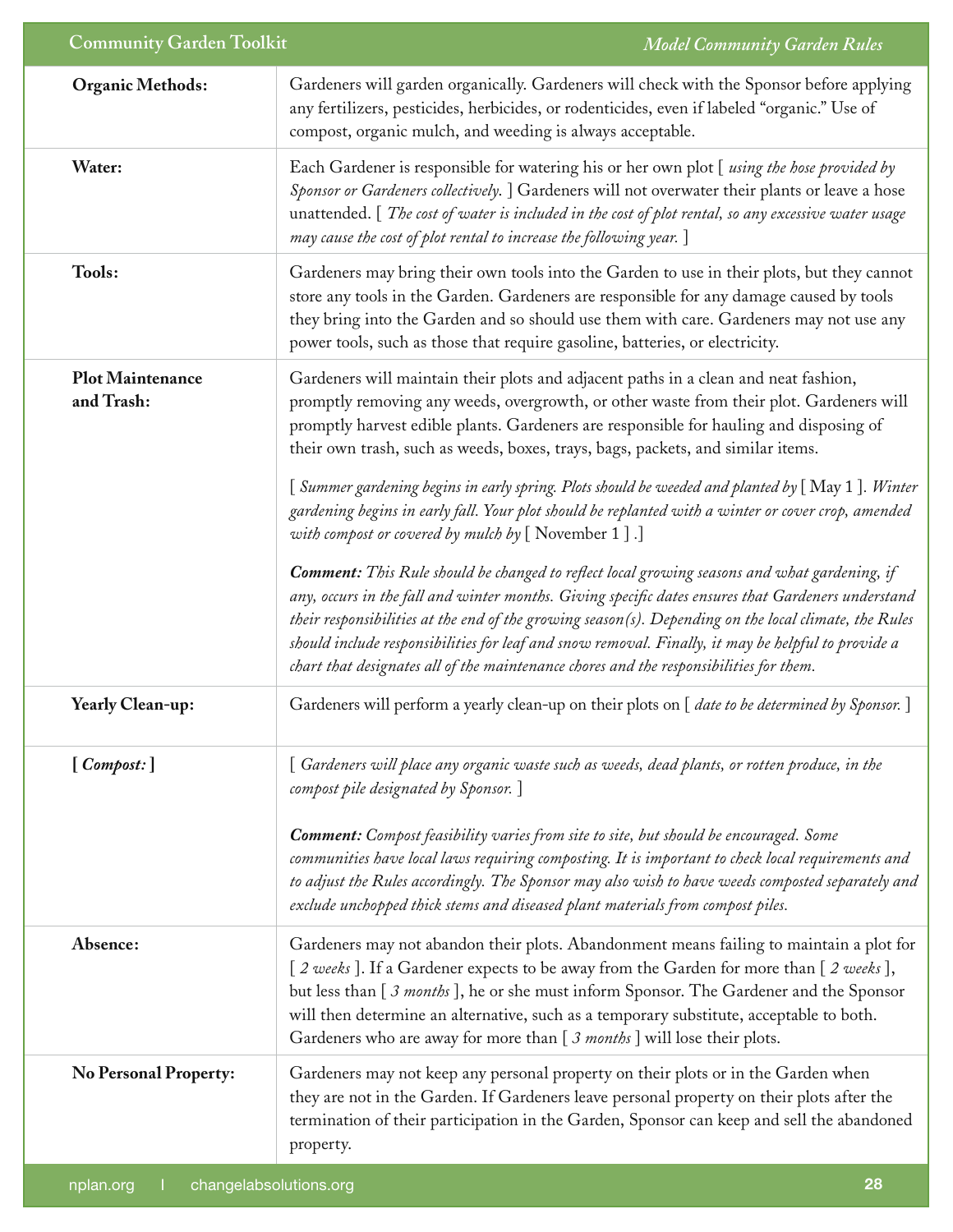#### **C. COMMON AREAS AND RESPONSIBILITIES**

| [Common Tools:]             | [Sponsor or Gardeners collectively will provide a set of tools in a storage shed in the Garden for use<br>by all Gardeners (the "Common Tools.") Gardeners will return the Common Tools to the storage<br>shed as soon as they are finished using them. If a Common Tool appears dangerous or in disrepair,<br>Gardener will not use the Common Tool and inform Sponsor immediately. ]                                                                                                                                                                                                                                                                                                                                                                                                                                                                                                                                                                                                   |
|-----------------------------|------------------------------------------------------------------------------------------------------------------------------------------------------------------------------------------------------------------------------------------------------------------------------------------------------------------------------------------------------------------------------------------------------------------------------------------------------------------------------------------------------------------------------------------------------------------------------------------------------------------------------------------------------------------------------------------------------------------------------------------------------------------------------------------------------------------------------------------------------------------------------------------------------------------------------------------------------------------------------------------|
| Common<br>Responsibilities: | Gardeners will keep clean and neat any common areas, such as pathways and storage<br>sheds. Gardeners will promptly report any concerns about the safety of the Garden to<br>the Sponsor. If there is vandalism, storm damage, or other damage to the Garden, all<br>Gardeners are expected to help in cleaning up and restoring the Garden to its prior<br>condition, but the Sponsor will bear the cost of the repairs.                                                                                                                                                                                                                                                                                                                                                                                                                                                                                                                                                                |
| [Garden Work Days:]         | [ All Gardeners must participate in [ 4 ] Garden Work Days per year, where they participate in<br>cleaning and maintaining the Garden.]                                                                                                                                                                                                                                                                                                                                                                                                                                                                                                                                                                                                                                                                                                                                                                                                                                                  |
| D. COMMUNICATION            |                                                                                                                                                                                                                                                                                                                                                                                                                                                                                                                                                                                                                                                                                                                                                                                                                                                                                                                                                                                          |
|                             | <b>Comment to section D:</b> As noted previously, community gardens use various governance<br>structures, including having one garden manager, a leadership team, or governance council. In<br>certain gardens, the Sponsor may wish to make management decisions. In that case the Sponsor<br>should designate two Garden Coordinators responsible for communication between the Sponsor<br>and Gardeners. In other gardens, the Sponsor may wish to allow the Gardeners, through a garden<br>council or leadership team, to provide more management functions. Regardless of the governance<br>structure, it is important to ensure there is a specific method of communication between the Sponsor<br>and Gardeners so that Gardeners have input into the management and operation of the Garden<br>and are aware of the Rules and any changes to the Rules or operations of the Garden required by<br>the Sponsor.<br>[Insert text here briefly describing the management structure] |
| <b>Garden Management:</b>   | The [insert name of Garden leadership] has complete authority to interpret the Rules and<br>make decisions.                                                                                                                                                                                                                                                                                                                                                                                                                                                                                                                                                                                                                                                                                                                                                                                                                                                                              |
| Communication:              | The [ Sponsor, Governance Council, leadership team, other entity _________] will designate<br>[two] members as "Garden Coordinators" to be the official point of contact for the<br>Sponsor [ and leadership team ] and Gardeners.                                                                                                                                                                                                                                                                                                                                                                                                                                                                                                                                                                                                                                                                                                                                                       |
| <b>Contact Information:</b> | The Sponsor will provide a bulletin/announcement board in the garden. The Coordinators<br>[ and other members of the Leadership team ] will post contact numbers on the board in<br>the Garden. Gardeners must tell the Coordinators of any change in their contact e-mail<br>addresses or phone numbers.<br><b>Comment:</b> Some gardens assign oversight of different functions to different members. If so, the<br>Rule should require that the names, duties, and contact information for each of the leaders be<br>posted.                                                                                                                                                                                                                                                                                                                                                                                                                                                          |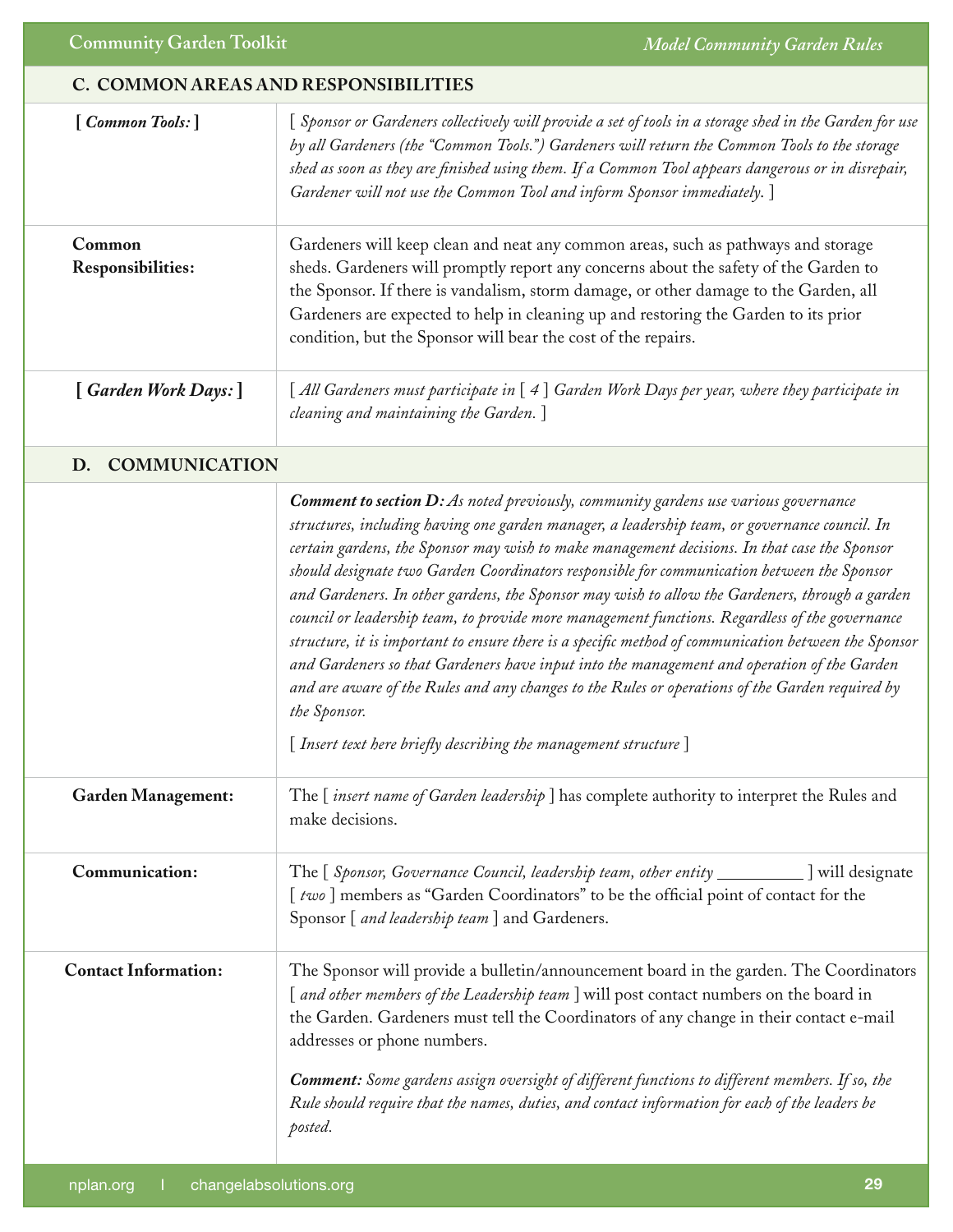| <b>Community Garden Toolkit</b> | <b>Model Community Garden Rules</b>                                                                                                                                                                                                                                                                                                                                                                                                                                                                                                                                                                                                                                                                                                                                                                                                                                                                                                                                                                                                                                                                  |
|---------------------------------|------------------------------------------------------------------------------------------------------------------------------------------------------------------------------------------------------------------------------------------------------------------------------------------------------------------------------------------------------------------------------------------------------------------------------------------------------------------------------------------------------------------------------------------------------------------------------------------------------------------------------------------------------------------------------------------------------------------------------------------------------------------------------------------------------------------------------------------------------------------------------------------------------------------------------------------------------------------------------------------------------------------------------------------------------------------------------------------------------|
| <b>Gardener Input:</b>          | Gardeners are encouraged to provide suggestions about Garden operations to the<br>Coordinators. Gardeners should contact the Coordinators directly at the number<br>provided by the Coordinator, not the Sponsor's office, with any questions relating to day-<br>to-day operational matters.                                                                                                                                                                                                                                                                                                                                                                                                                                                                                                                                                                                                                                                                                                                                                                                                        |
| <b>Gardener Orientation:</b>    | New Gardeners must attend a Sponsor [ and leadership team ]-led orientation to become<br>familiar with how the Garden functions and their responsibilities as a Gardener.                                                                                                                                                                                                                                                                                                                                                                                                                                                                                                                                                                                                                                                                                                                                                                                                                                                                                                                            |
| <b>Annual Meeting:</b>          | Once a year, the Sponsor will invite all Gardeners to an annual meeting to notify<br>Gardeners of any changes made in how the Garden operates, these Rules, in assignments<br>of plots, to discuss any issues or concerns, [ and to elect a new leadership team ]. Sponsor<br>will give written notice of the annual meeting, sent by email or first-class mail, no fewer<br>than 14 days in advance.                                                                                                                                                                                                                                                                                                                                                                                                                                                                                                                                                                                                                                                                                                |
|                                 | <b>Comment:</b> Many gardens distribute leadership duties by designating positions for membership,<br>treasurer, common area maintenance, communications, and other functions. Distributing<br>responsibilities for garden management and oversight prevents overburdening a few members.<br>Leaders can be elected at the annual meeting.                                                                                                                                                                                                                                                                                                                                                                                                                                                                                                                                                                                                                                                                                                                                                           |
| Confidentiality:                | Sponsor and other Gardeners will not use any personally identifiable information,<br>including Gardener's name, email address, telephone number, or street address, for<br>purposes other than the operation of the Garden.                                                                                                                                                                                                                                                                                                                                                                                                                                                                                                                                                                                                                                                                                                                                                                                                                                                                          |
| <b>E. CONDUCT</b>               |                                                                                                                                                                                                                                                                                                                                                                                                                                                                                                                                                                                                                                                                                                                                                                                                                                                                                                                                                                                                                                                                                                      |
| <b>General Conduct:</b>         | Gardeners are expected to be civil, honest, and cooperative in dealing with the<br>Landowner, Sponsor, Garden neighbors, other Gardeners, and guests of other<br>Gardeners.                                                                                                                                                                                                                                                                                                                                                                                                                                                                                                                                                                                                                                                                                                                                                                                                                                                                                                                          |
| Guests:                         | Gardeners may bring guests, including children, into the Garden, provided that the<br>guests comply with the Rules. Gardeners will supervise any child under the age of<br>sixteen. Gardeners will be responsible for the conduct of children and their guests<br>including making sure they do not damage or interfere with activities on other plots or<br>otherwise engage in inappropriate conduct. Guest violations of these Rules are treated as<br>violations by the Gardener.<br><b>Comment:</b> Many gardens encourage Gardeners to hold internal garden community-building<br>events such as potluck dinners, gardening workshops, music in the garden, etc. Other gardens<br>may limit the number of guests a Gardener can bring in at any time and require explicit<br>permission before bringing in a large group (for example, a school class for a visit or special<br>event) or holding an "open house" for the community. The Rules should reflect what activities<br>are permitted, how frequently, any restrictions on guests, and what activities require special<br>permission. |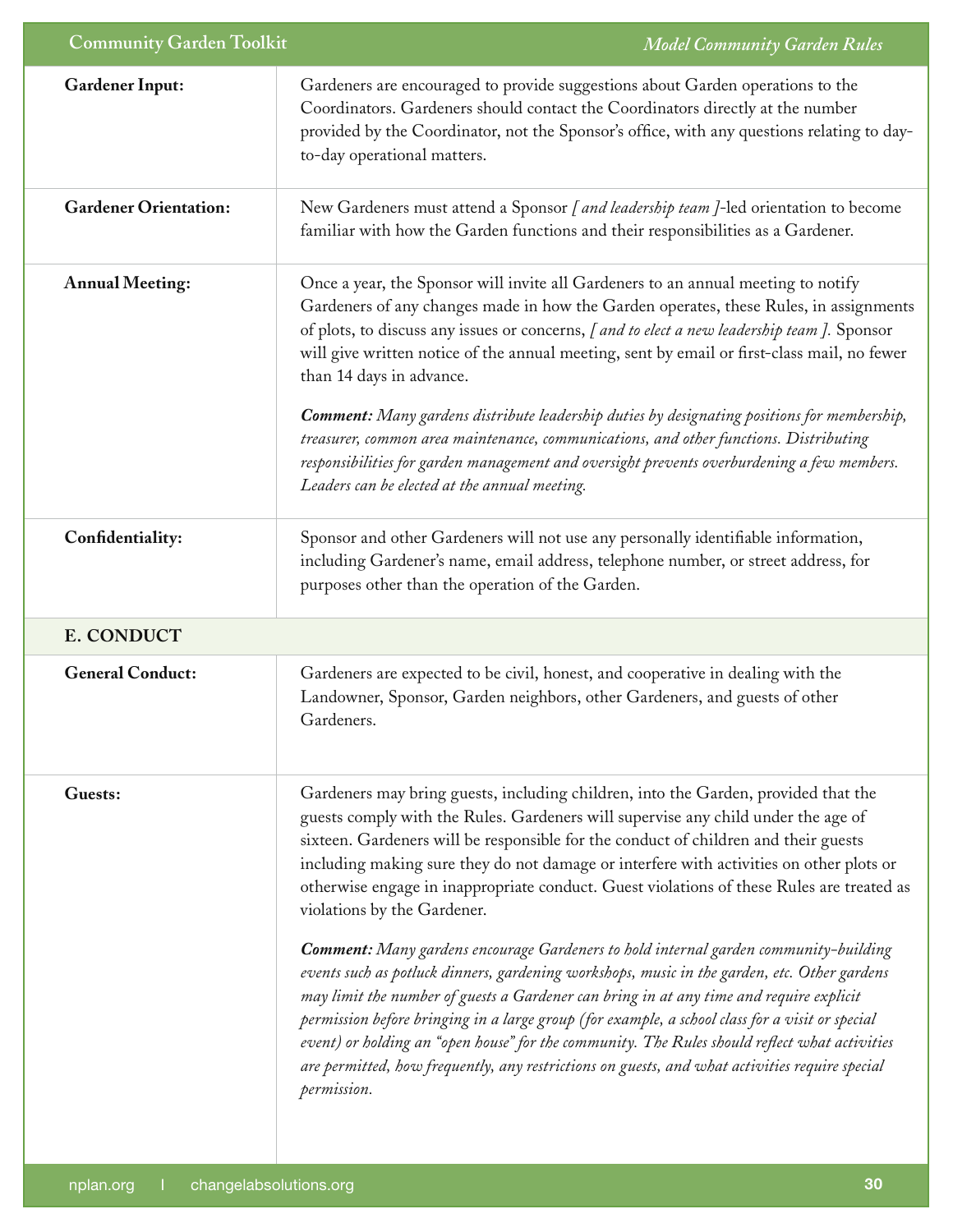| <b>Community Garden Toolkit</b>  | <b>Model Community Garden Rules</b>                                                                                                                                                                                                                                                                                                                                                                                                                        |
|----------------------------------|------------------------------------------------------------------------------------------------------------------------------------------------------------------------------------------------------------------------------------------------------------------------------------------------------------------------------------------------------------------------------------------------------------------------------------------------------------|
| Pets:                            | Gardeners may not bring any pets or animals into the Garden, including for burial.                                                                                                                                                                                                                                                                                                                                                                         |
|                                  | [ Alternative: Gardeners may bring their pets into the Garden only if Gardeners keep them on a<br>leash or other restraint for the entire time the pets are in the Garden. Gardeners are responsible<br>for cleaning up after their pets and ensuring that their pets stay on their plots and do not interfere<br>with activities or damage plants on other plots. If other Gardeners complain about the pet,<br>Gardener will remove it from the Garden.] |
|                                  | <b>Comment</b> : Pets can be points of controversy for community gardens. Many community gardens<br>simply ban all pets.                                                                                                                                                                                                                                                                                                                                   |
| <b>Respect Others' Property:</b> | Gardeners may not enter other plots, use another Gardener's tools or supplies, or harvest<br>another Gardener's produce, without the explicit permission of the other Gardener.<br>Gardeners may not enter property next to the Garden without the owner's permission.                                                                                                                                                                                     |
| <b>No Illegal Plants:</b>        | Gardeners may not grow any plants considered illegal under state or federal law. For<br>example, Gardeners may not grow Cannabis sativa (marijuana), whether or not the use of<br>marijuana may be lawful for medical purposes under state law.                                                                                                                                                                                                            |
| Compliance:                      | Gardeners must comply with all applicable local, state, and federal laws.                                                                                                                                                                                                                                                                                                                                                                                  |
| <b>No Firearms:</b>              | Gardeners may not carry, use, or store firearms in the Garden.                                                                                                                                                                                                                                                                                                                                                                                             |
| <b>No Smoking:</b>               | Gardeners may not smoke in the Garden.                                                                                                                                                                                                                                                                                                                                                                                                                     |
| No Alcohol/Drug Use:             | Gardeners may not consume or use alcohol or illegal drugs while on the Garden premises.<br>Gardeners may not bring alcohol or illegal drugs onto the Garden premises. Gardeners<br>may not come into the Garden while under the influence of alcohol or illegal drugs.                                                                                                                                                                                     |
| <b>No Sexual Relations:</b>      | Gardeners may not engage in sexual relations in the Garden.                                                                                                                                                                                                                                                                                                                                                                                                |
| <b>No Fires or Cooking:</b>      | Gardeners may not start or maintain a campfire, burn weeds, [use a barbecue grill, or cook]<br>in the Garden.                                                                                                                                                                                                                                                                                                                                              |
|                                  | <b>Comment:</b> Many community gardens encourage using a barbecue grill for garden-wide events. If<br>so, change the Rule to reflect when, and under what circumstances, barbecue use is permitted.                                                                                                                                                                                                                                                        |
| <b>No Loud Music:</b>            | Gardeners may not play music or the radio loud enough to be a nuisance to other<br>Gardeners or to the Garden's neighbors.                                                                                                                                                                                                                                                                                                                                 |
| <b>No Sales:</b>                 | The Garden is for personal, noncommercial use only; Gardeners may not sell any produce<br>or flowers grown in the Garden.<br>Comment: Some landowners may permit limited on-site sales during specific times. Before<br>permitting sales, the Sponsor should check state and local law to determine whether a permit or<br>license is required for sales and ensure that Gardeners comply with all laws.                                                   |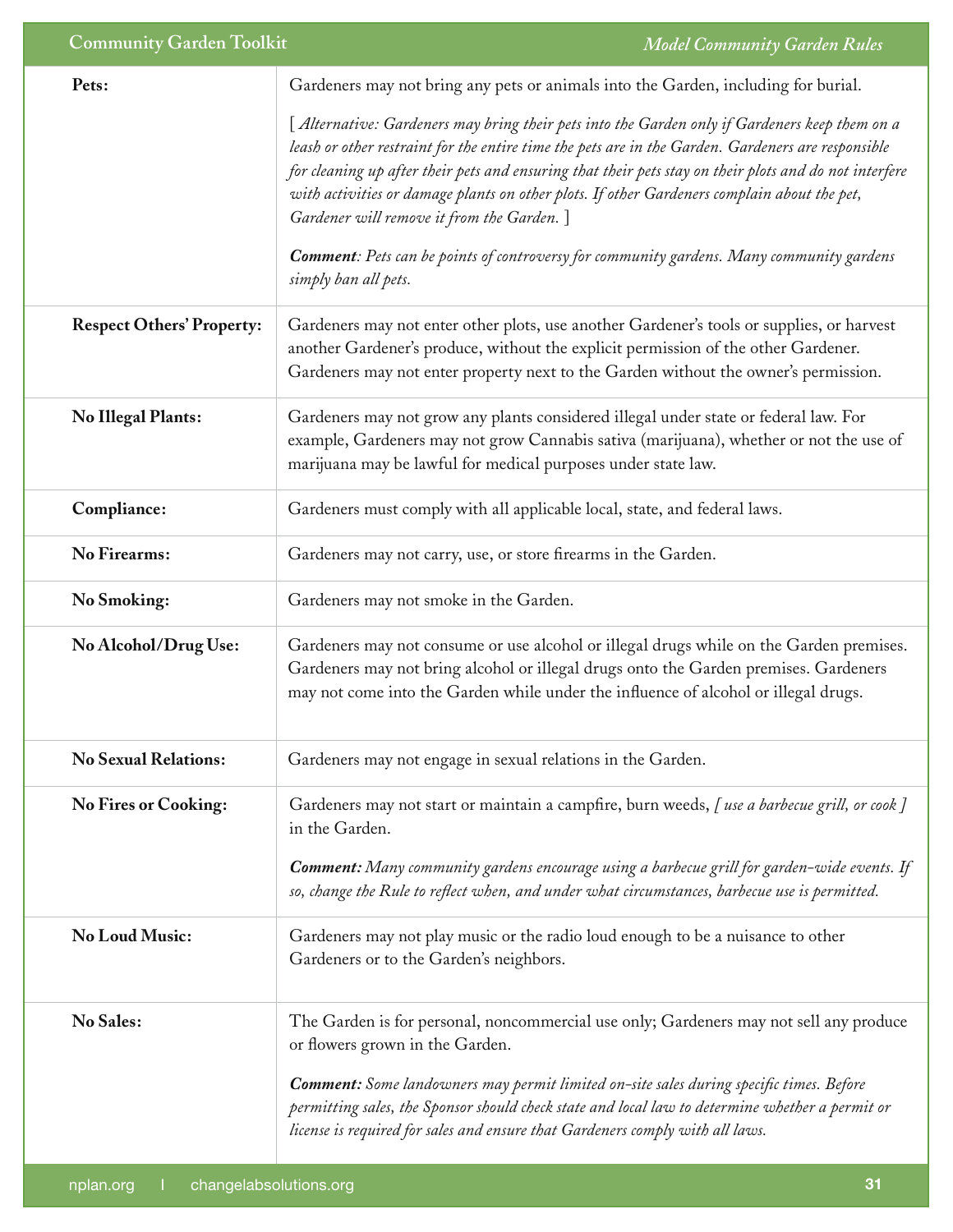| <b>F. PROBLEMS</b>                           |                                                                                                                                                                                                                                                                                                                                                                                                                                                                                                                                                                                                                                                                                                                                                                                                                                                                                                                                                                                                                                                                                                                                                                                                                                                                                                                                                                                                                                                                                                                                                                                                                     |
|----------------------------------------------|---------------------------------------------------------------------------------------------------------------------------------------------------------------------------------------------------------------------------------------------------------------------------------------------------------------------------------------------------------------------------------------------------------------------------------------------------------------------------------------------------------------------------------------------------------------------------------------------------------------------------------------------------------------------------------------------------------------------------------------------------------------------------------------------------------------------------------------------------------------------------------------------------------------------------------------------------------------------------------------------------------------------------------------------------------------------------------------------------------------------------------------------------------------------------------------------------------------------------------------------------------------------------------------------------------------------------------------------------------------------------------------------------------------------------------------------------------------------------------------------------------------------------------------------------------------------------------------------------------------------|
| <b>Dispute Resolution:</b>                   | Gardeners will raise with the Coordinators any disputes about the Garden or with fellow<br>Gardeners. The Coordinators [Leadership team] will have the power to hear these disputes<br>and will resolve them in the best interest of the Garden.                                                                                                                                                                                                                                                                                                                                                                                                                                                                                                                                                                                                                                                                                                                                                                                                                                                                                                                                                                                                                                                                                                                                                                                                                                                                                                                                                                    |
| <b>Rules Violations:</b>                     | Gardeners may lose their rights to participate in the Garden if they fail to comply with any<br>of these Rules. If a Gardener:<br>endangers other Gardeners, Sponsor, neighbors, or other individuals;<br>٠<br>takes or uses another Gardener's tools, supplies, or produce without permission;<br>٠<br>encroaches on Garden neighbors' property;<br>$\bullet$<br>grows illegal plants;<br>$\bullet$<br>carries, uses or stores firearms in the Garden;<br>uses alcohol or illegal drugs in the Garden; or<br>٠<br>has sexual relations in the Garden<br>$\bullet$<br>The Sponsor may, at its discretion, terminate immediately the Gardener's right to<br>participate in the Garden. If that occurs, the Gardener must leave the Garden by the end<br>of Garden hours on the termination day and may not reenter without Sponsor's permission.<br>If a Gardener violates any other of these Rules, Sponsor will inform Gardener of the<br>violation by [ sending an email to Gardener or putting a red flag on Gardener's plot. ] Gardener<br>will have [ one week ] to correct the violation. If the violation is not corrected within [ one<br>week, ] as determined by the Sponsor in its discretion, the Sponsor may, at its discretion,<br>terminate the Gardener's Agreement. After termination, Gardener will have [two weeks]<br>to harvest and clean up the plot.<br>Upon termination for any reason, a Gardener will promptly return to the Sponsor the key<br>to the Garden and any other Sponsor property. Terminated Gardeners are not entitled to<br>any refunds or other payments from the Sponsor. |
| <b>No Limit on Sponsor</b><br><b>Rights:</b> | The process described in this Section G does not (i) limit the Sponsor's ability to enforce<br>its rights under these Rules; (ii) limit or qualify a Gardener's obligation to comply with<br>applicable law or the Rules; or (iii) limit the Sponsor's right to notify and/or involve<br>government authorities as it may determine.                                                                                                                                                                                                                                                                                                                                                                                                                                                                                                                                                                                                                                                                                                                                                                                                                                                                                                                                                                                                                                                                                                                                                                                                                                                                                |
| No Refund or Other<br>Claims:                | Gardeners under no circumstances will be entitled, directly or indirectly, to any refunds,<br>any direct, incidental, consequential, punitive, or other damages, any other forms<br>of compensation from the Sponsor or the owner of the Garden's land, or to obtain<br>an injunction, specific performance, or other equitable remedy, as a consequence of<br>termination from participation in the Garden.                                                                                                                                                                                                                                                                                                                                                                                                                                                                                                                                                                                                                                                                                                                                                                                                                                                                                                                                                                                                                                                                                                                                                                                                        |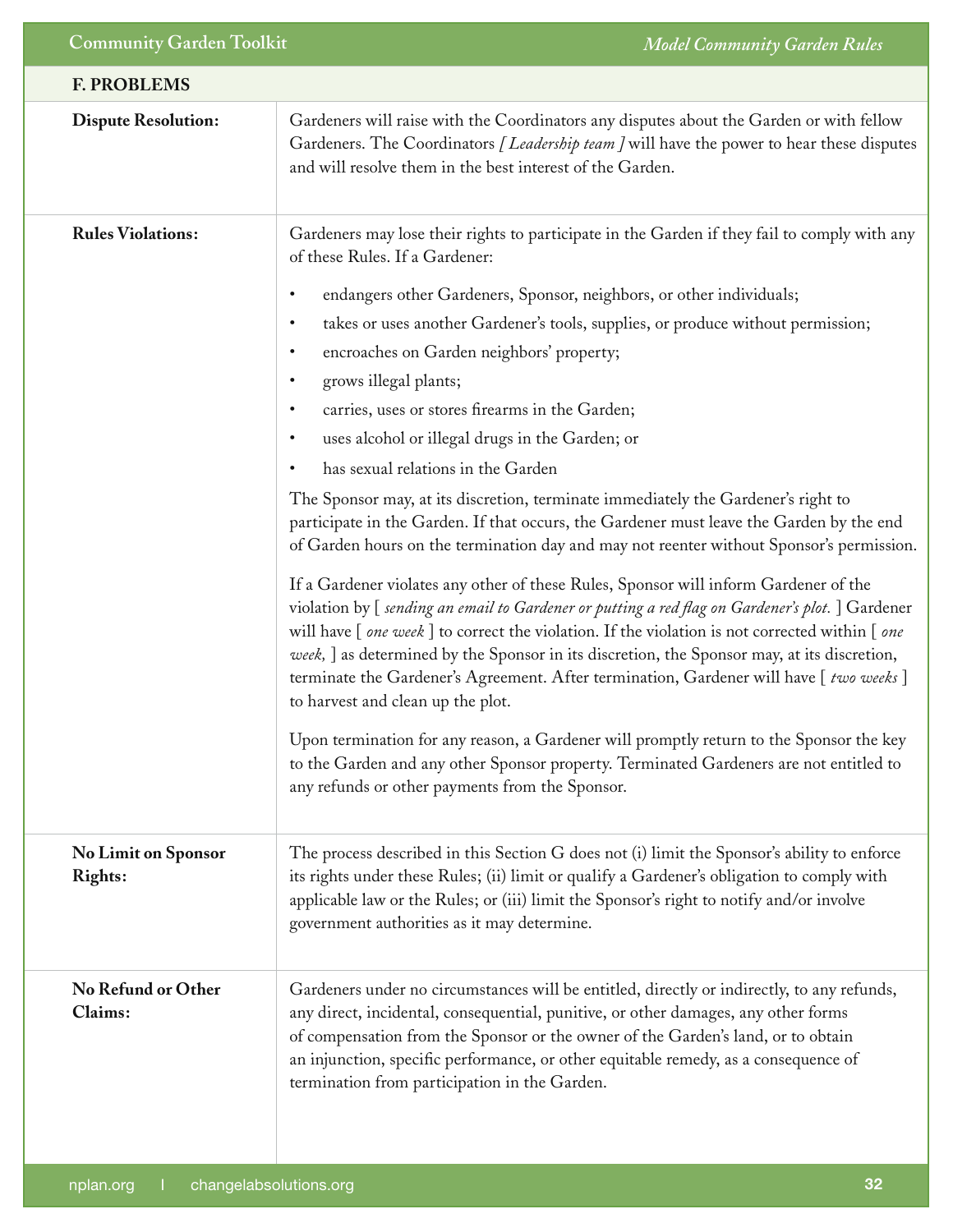| <b>G. OTHER PROVISIONS</b>           |                                                                                                                                                                                                                                                                                                                                                                                                                                                                                                        |
|--------------------------------------|--------------------------------------------------------------------------------------------------------------------------------------------------------------------------------------------------------------------------------------------------------------------------------------------------------------------------------------------------------------------------------------------------------------------------------------------------------------------------------------------------------|
| <b>Changes in the Rules:</b>         | Sponsor may amend these Rules in its discretion without advance notice. Sponsor will<br>provide all Gardeners with a copy of the current Rules, will post a copy of the current<br>Rules at the Garden, and will summarize any changes in the next annual meeting. The<br>Gardeners, through the [ Garden Coordinators/leadership team ], may propose Rules for the<br>Sponsor's consideration.                                                                                                        |
| <b>Master Lease:</b>                 | The Gardener's Agreements with individual Gardeners are subject to the master Lease<br>between the landlord who owns the Garden's land and Sponsor. As a result, if the<br>landlord terminates the lease, the Garden will close, and the Gardener's Agreement will<br>terminate. At that time the Gardeners will no longer have access to the Garden.                                                                                                                                                  |
| <b>Garden Agreement</b><br>Controls: | Nothing in these Rules limits, qualifies, or otherwise affects the Garden Agreements<br>between the Sponsor and each Gardener. Should there be any ambiguity or conflict<br>between a Gardener Agreement and these Rules, the Gardener Agreement will control.                                                                                                                                                                                                                                         |
| Waiver:                              | Any waiver by the Sponsor of these Rules must be in writing and signed by the Sponsor.<br>Failure, neglect, or delay by the Sponsor at any time to enforce the provision of these<br>Rules will not be considered a waiver of the Sponsor's rights under these Rules. Waiver<br>of any breach or provision of these Rules or failure to enforce any breach or provision of<br>these Rules will not be considered a waiver of any later breach or the right to enforce any<br>provision of these Rules. |
| <b>No Discrimination:</b>            | Sponsor will not discriminate on the basis of race, color, national origin, religion, sex,<br>disability, age, medical condition, ancestry, marital status, citizenship, sexual orientation,<br>gender identity, or status as a veteran [except the Sponsor will keep available [25%] of the<br>plots for certain groups of individuals ].                                                                                                                                                             |
| <b>Translations Not</b><br>Binding:  | Sponsor may provide Gardeners with a translation of these Rules and related summaries<br>or other explanatory materials. Sponsor does so as a convenience. Should there be<br>any ambiguity or conflict between the English and the translated versions of these<br>documents, the English language versions will control. They, not the translations, are the<br>official, legally binding documents.                                                                                                 |
| <b>Other Rules:</b>                  | <b>Comment:</b> Depending on the anticipated tenure of the garden and local circumstances, the<br>Sponsor may wish to include Rules addressing some additional issues, such as allocation of plots<br>when there is a waiting list to join the garden, the allocation of costs when infrastructure repairs<br>are needed, and other topics.                                                                                                                                                            |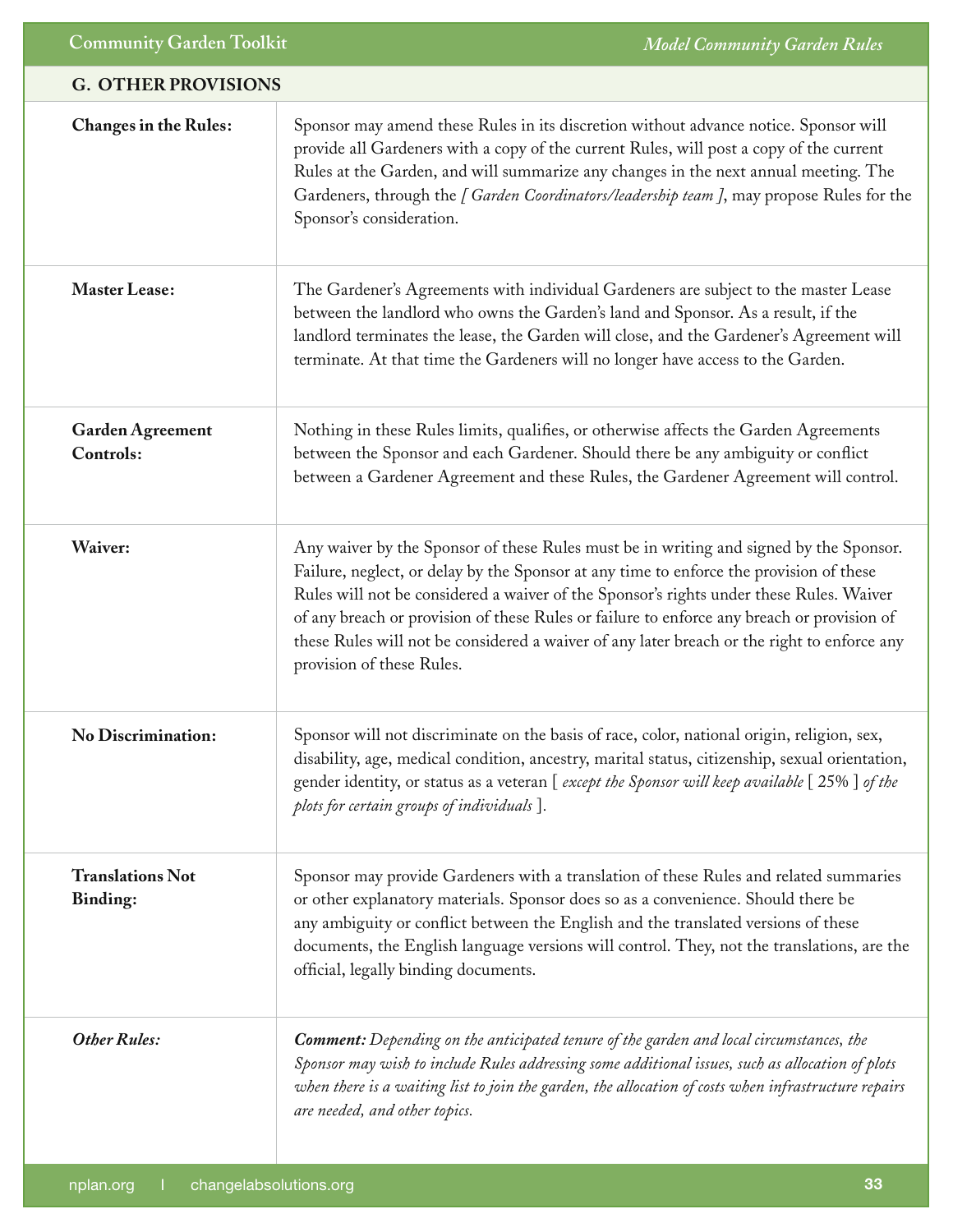# <span id="page-33-0"></span>**Model Community Garden Discussion Checklist for Prospective Gardeners**

The community garden sponsor should discuss with prospective participants how the garden operates, the responsibilities of gardeners, and the possibility of the garden lease being terminated. This discussion should occur before the Gardener's Agreement is signed so that the gardener can decide whether to participate.

From a legal perspective, the objectives of the orientation are (1) to demonstrate reasonable care in the sponsorship of the garden, (2) to reduce the risk of misunderstandings and conflicts, and (3) to ensure that gardeners are well informed about the risks and responsibilities of participating in the garden.

#### **TOPICS:**

**Garden Operations**

**Plot and Common Area Upkeep:** Advise gardener of responsibilities of maintaining garden.

**Supplies:** Advise that s/he will be responsible for his/her own seeds, plants, supplies, and tools, other than those tools provided by sponsor.

**Organic Methods Only:** Advise that the garden must be gardened using organic methods.

**Term:** Reinforce that once a gardener signs the Gardener's Agreement, s/he is responsible for his/her own plot until the end of the term.

**Season and Hours:** Advise that the garden is accessible [*year round* ] and is open from [ 6 a.m. to 8 p.m. ]

**Garden Rules:** Provide the gardener with the rules and regulations, and explain that they must be obeyed by all gardeners, highlighting any serious offenses.

#### **LEGAL RESPONSIBILITIES**

**Compliance with Garden Rules:** Emphasize that gardener must comply with the rules or lose the privilege of gardening.

**No Transfers:** Emphasize that a gardener cannot transfer use of the plot without the garden coordinator/ leadership team's approval.

**Lease:** Emphasize that the garden exists because of the generosity of the landowner, who can terminate the lease and close down the garden with [ *3 months* ] notice.

**Liability Waiver:** Remind the prospective gardener that risks come from participating in the garden and that by signing the Gardener's Agreement, the gardener waives any claims against the sponsor and the landowner for injury, wrongful death, property damage, or any other claim; therefore, the gardener cannot sue the landowner or sponsor in the event of any injury or damage.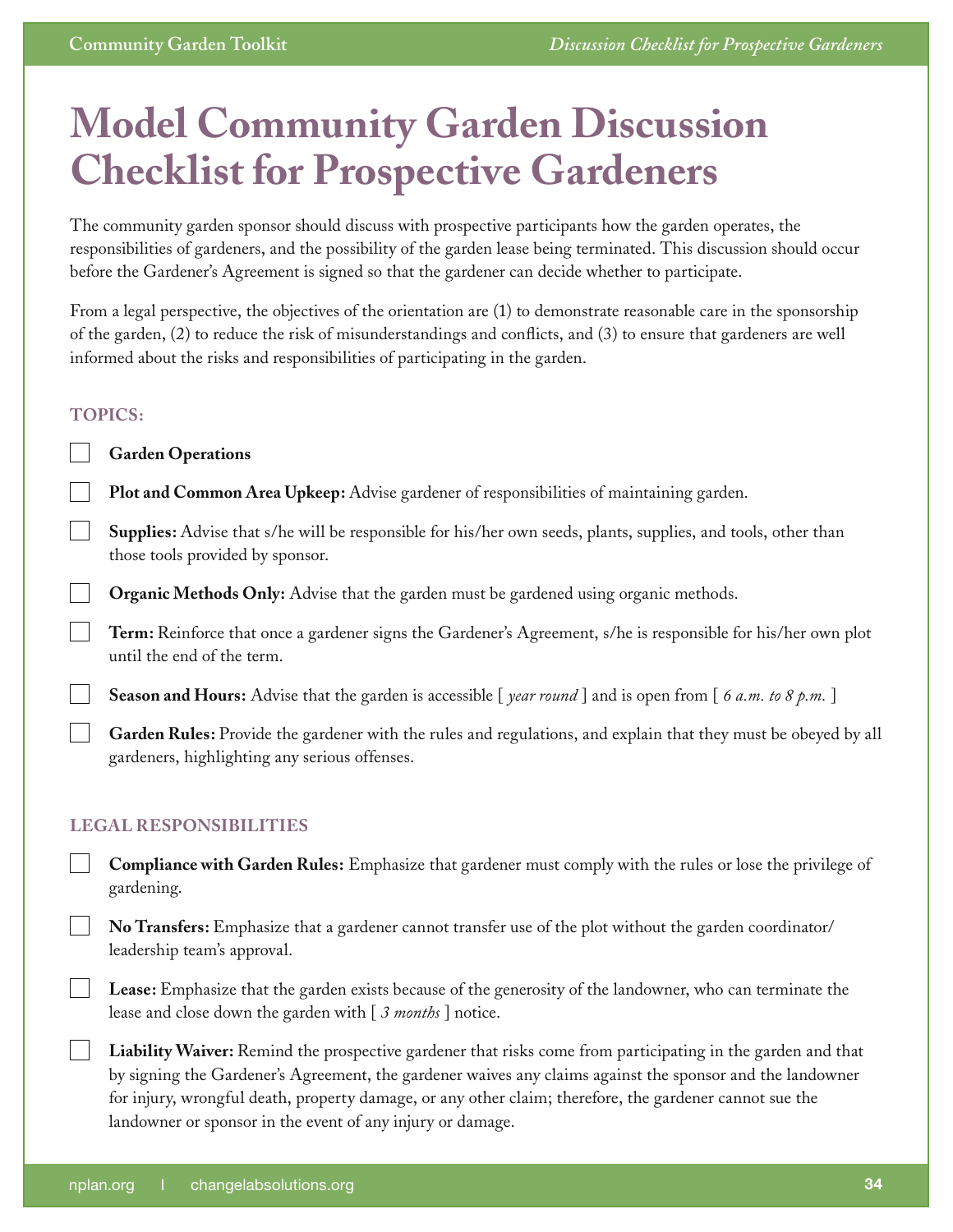# <span id="page-34-0"></span>**Model Community Garden Orientation for New Gardeners**

The community garden sponsor or a designee should hold an orientation session on site with new gardeners after the new gardeners have signed the Gardener's Agreement. The sponsor may also require that all new gardeners attend such an orientation.

From a legal perspective, the objectives of the orientation are to (1) demonstrate reasonable care in the sponsorship of the garden, (2) reduce the risk of misunderstandings and conflicts, and (3) reduce risk of non-compliance with the lease for the land. To that end, the sponsor or designee should familiarize gardeners with the garden layout, explain how the garden operates, and highlight key expectations and requirements.

Many of the items listed in this outline are covered in the Model Community Garden Rules. Where possible, the coordinator should physically point out or demonstrate items discussed in the rules that may not be obvious to gardeners.

#### **TOPICS:**

- **I.** Introduction of the Coordinators
	- a. Review mission of the garden
	- b. Explain the role of the coordinators
	- c. Provide contact information
	- d. Show where notices and rules are posted
- **II.** Tour of Physical Site: Highlight any rules that apply to specific features of the garden
	- a. Gate and garden access (including operating hours)
	- b. Water source and use
	- c. Waste disposal (if located on site)
	- d. Common areas
	- e. [ *Compost pile* ]
	- f. [ *Tool shed* ]
	- g. [ *Any other site-specific features* ]

#### **III.** Plot Maintenance

- a. Show example of a model plot (types of plants, weeding, etc.)
- b. Review policy regarding pesticides / herbicides
- c. Suggest locations where garden supplies can be purchased

#### **IV.** Safety

- a. Demonstrate or highlight common safety concerns that should be reported (overgrowth, unsafe common areas, unusual features of any communal tools, etc.)
- b. Show location of first-aid kit, if any
- **V.** Policies
	- a. Review conduct, guest, and pets policies
	- b. Reminder about duties such as workdays and annual meeting
	- c. Consequences for offenses
- **VI.** Getting Started
	- a. Direct gardeners to their assigned plots
	- b. Assign gate key to gardeners [ *upon receipt of deposit* ]
	- c. [ *Provide free seeds to get started* ]